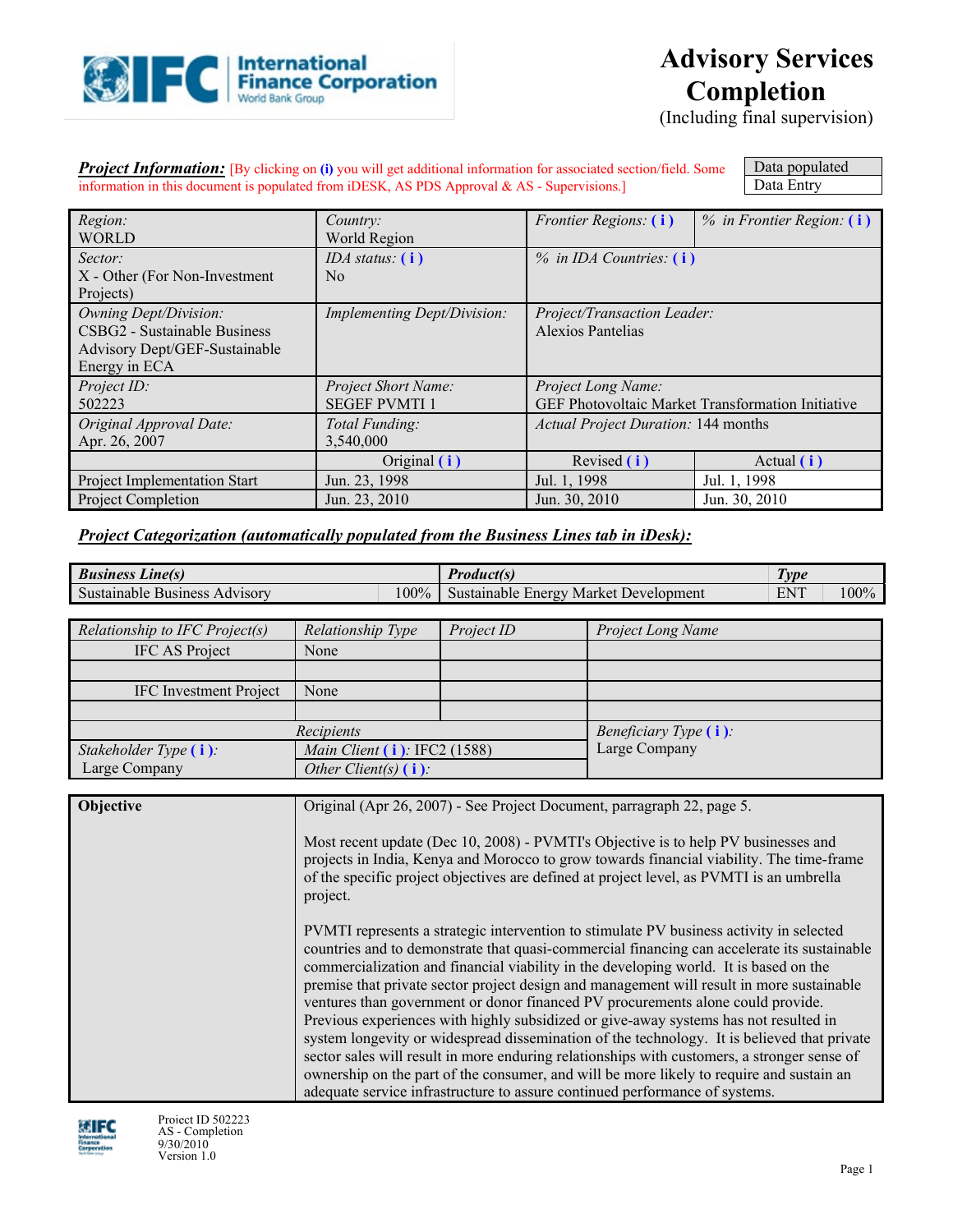| Key Highlights (i)               | <b>Entire Project: OVERVIEW</b>                                                                                                                                                                                                                                                                                                                                                                                                                                                                                                                                                                                                                                                                                                                                                                                                                                                                                                                                                                                                                                                                                                  |
|----------------------------------|----------------------------------------------------------------------------------------------------------------------------------------------------------------------------------------------------------------------------------------------------------------------------------------------------------------------------------------------------------------------------------------------------------------------------------------------------------------------------------------------------------------------------------------------------------------------------------------------------------------------------------------------------------------------------------------------------------------------------------------------------------------------------------------------------------------------------------------------------------------------------------------------------------------------------------------------------------------------------------------------------------------------------------------------------------------------------------------------------------------------------------|
| Summarize key project highlights | This project started in 1998, when the GEF council and the GEF CEO approved a grant of<br>\$30 million to the IFC for the Photovoltaic Market Transformation Initiative ("PVMTI" or<br>the "Program") to support the adoption of Solar Photovoltaic technology in India, Morocco<br>and Kenya. As of project close date of June 30, 2010, PVMTI has disbursed USD 18<br>million of GEF funds for 9 sub-projects.                                                                                                                                                                                                                                                                                                                                                                                                                                                                                                                                                                                                                                                                                                                 |
|                                  | Overall, PVMTI delivered mixed results, both with respect to its ability to source and close<br>deals in what was, at the time of project approval, a difficult and early stage market, and<br>with respect to the performance of subsequent investments. At the same time, the program<br>pioneered IFC's entry into a very early stage solar market that promised high potential<br>development impacts but due to its early stage risks and small transaction sizes, presented<br>significant challenges for IFC's processes and procedures. Program results on a country by<br>country basis varied with the Indian portfolio performing comparatively better than the<br>Kenya and Morocco portfolio in terms of financing private PV companies and facilitating<br>the supply of solar home systems to these markets. Apart from investment deals, the<br>program also worked supported capacity building and enabling environment strengthening<br>for PV which is discussed in more detail below.                                                                                                                        |
|                                  | STATE OF THE PV MARKET AND PVMTI CONTRIBUTION                                                                                                                                                                                                                                                                                                                                                                                                                                                                                                                                                                                                                                                                                                                                                                                                                                                                                                                                                                                                                                                                                    |
|                                  | The PV market opportunities have changed substantially since the launch of PVMTI in<br>1998 globally, and in the three target countries. At the inception of the Program, there was<br>a nascent private sector supply market for PV in certain developing countries but these<br>were often small, weak and not professionally managed. Therefore, the Program sought to<br>transform the private sector market for the sale and distribution of PV technology and<br>equipment in emerging markets by identifying and supporting successful business models<br>that reduce financing and information barriers to invest in and purchase PV in India,<br>Morocco and Kenya. Consequently, the thrust of this project lay in its goal of<br>experimenting with various service and product delivery business models to identify<br>successful models which could then be replicated in a wide range of markets or settings.                                                                                                                                                                                                      |
|                                  | Since the Program and its resources were small relative to the PV market in any of the<br>target countries, it was not expected to have a large impact on these markets but rather it<br>was seen as playing a catalytic role that would, through demonstration effects, drive the<br>market and accelerate uptake.                                                                                                                                                                                                                                                                                                                                                                                                                                                                                                                                                                                                                                                                                                                                                                                                              |
|                                  | In the following section we provide details on PV market penetration trajectory and<br>PVMTI contribution in each of the three target countries in the original project.                                                                                                                                                                                                                                                                                                                                                                                                                                                                                                                                                                                                                                                                                                                                                                                                                                                                                                                                                         |
|                                  | <b>INDIA</b>                                                                                                                                                                                                                                                                                                                                                                                                                                                                                                                                                                                                                                                                                                                                                                                                                                                                                                                                                                                                                                                                                                                     |
|                                  | The Indian solar energy sector has come a long way since the start of the Program. New<br>policies such as the National Solar Mission, which supports installation and manufacturing<br>for both grid-tied and distributed solar systems, combined with regulations, by the national<br>and state regulators, for renewable energy purchase and feed in tariffs, has resulted in a<br>favorable environment for solar. Although these programs are currently in their infancy,<br>the combination of the significant solar resource available throughout the country and the<br>current Government focus (the stated goal of the National Solar Mission is 20 GW of solar<br>power by 2020) could position India as a major player in the solar PV market. This is in<br>stark contrast to the early stage of the market in 1998, when PV module production was<br>approximately 11 MWp to service a primarily small, niche, domestic market for rural<br>electrification, water pumping and remote application. In 2010, PV module production is<br>likely to exceed 2,000 MWp with more than 70% of production being exported. |
|                                  | The bulk of PVMTI funds disbursed – roughly $$15.7$ million – have funded projects in<br>India. While the Program cannot claim that this overall market growth resulted from IFC<br>activities, IFC did add-value to the emerging Indian PV market through incubating<br>innovative firms and business models. As an example, PVMTI directly supported a start-up<br>entrepreneur through an investment in SREI, a non-bank financial intermediary ("NBFI")                                                                                                                                                                                                                                                                                                                                                                                                                                                                                                                                                                                                                                                                      |

who is now one of the world's largest rural electrification entrepreneurs. The entrepreneur, Enviro Energy India Ltd. ("EEIL"), received support from SREI to establish to establish a PV installation and service business, eventually acquiring Shell Renewables India when it di ested from r ral electrification projects in India and Sri Lanka From the original h b in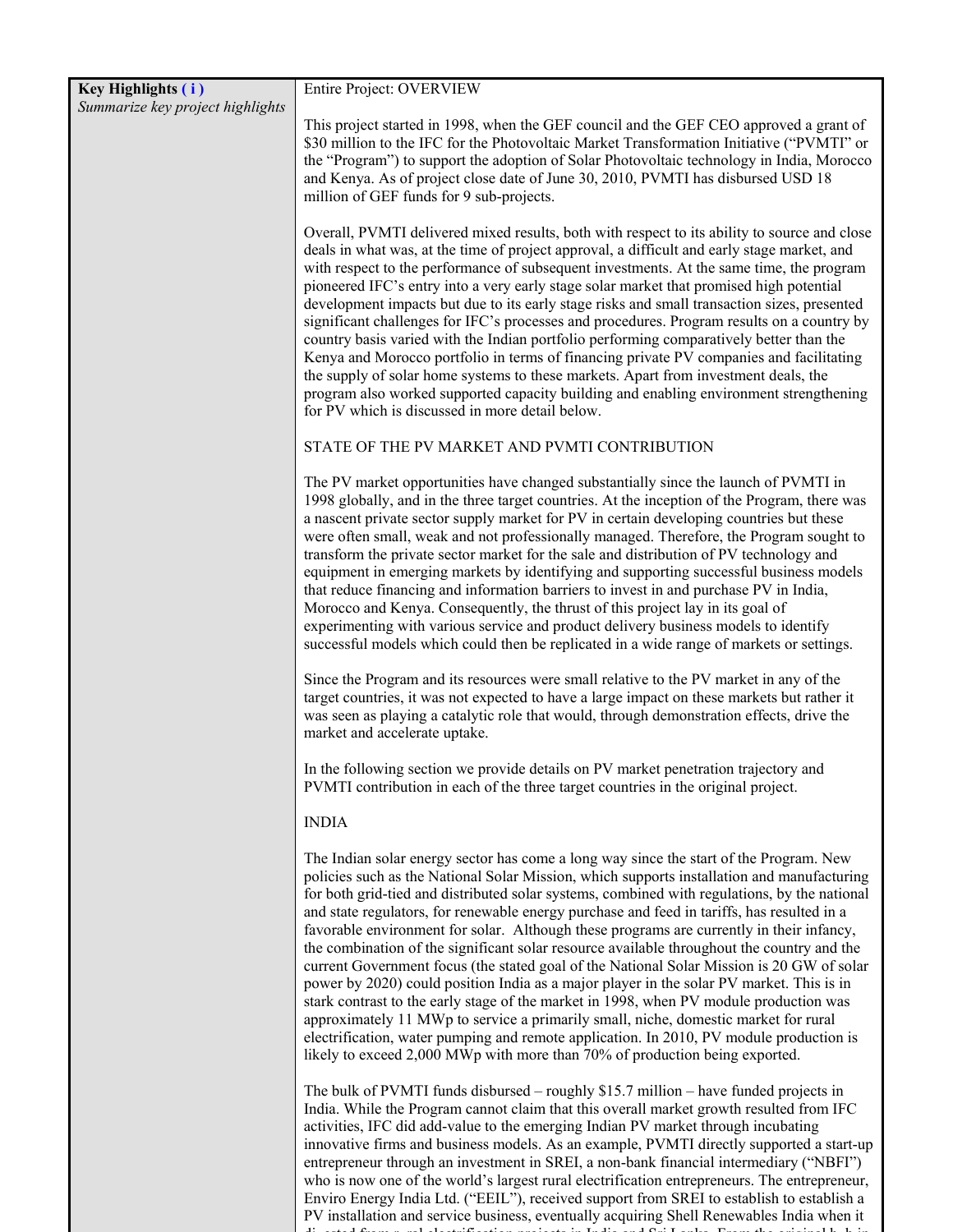| Reporting period since last supervision: There has been considerable progress made on the |
|-------------------------------------------------------------------------------------------|
| PVMTI Moser Baer project in India. Construction of the plant has commenced and a          |
| commissioning date of September 2010 has been agreed, allowing for minor lapses in the    |
| schedule. A contract for advisory service and knowledge management is in place to ensure  |
| that information and broader knowledge, such as lessons learned, from the project is      |
| disseminated in a relevant and timely manner to support replication and market scale-up   |
| under the new Indian National Solar Mission.                                              |

# *Lessons Learned:*

| Delete<br>Row<br>(i) | Lesson Area (i)         | <b>Comments and Suggestions</b><br>(e.g. What worked well? What would you have done<br>differently?)                                                                                                                                                                                                                                                                                                                                                                                                                                                                                                                                                                                                                                                                                                                | Add Additional<br><b>Lessons Learned Row</b> |  |  |  |  |
|----------------------|-------------------------|---------------------------------------------------------------------------------------------------------------------------------------------------------------------------------------------------------------------------------------------------------------------------------------------------------------------------------------------------------------------------------------------------------------------------------------------------------------------------------------------------------------------------------------------------------------------------------------------------------------------------------------------------------------------------------------------------------------------------------------------------------------------------------------------------------------------|----------------------------------------------|--|--|--|--|
|                      | Design/planning         | Since this was a very early stage market, a more systematic analysis of the<br>potential risks of the Program versus the perceived benefits resulting from it<br>would have been very helpful. Twelve years later, these approaches are now<br>standard for IFC market transformation initiatives.                                                                                                                                                                                                                                                                                                                                                                                                                                                                                                                  |                                              |  |  |  |  |
|                      |                         | Since PVMTI was operating in a very early stage market where the enabling<br>environment was clearly lacking, more funds should have been earmarked<br>specifically for upstream sector-wide policy development, enabling environment<br>strengthening and capacity building work. Another related lesson is that in<br>markets such as Kenya, where an appropriate enabling environment for mid-scale<br>PV firms was lacking at the time of project approval, technical assistance would<br>have been a more viable product to enter the market with, than the investment<br>products PVMTI offered.                                                                                                                                                                                                              |                                              |  |  |  |  |
|                      |                         | Given that the Program was looking for market opportunities to develop the PV<br>sector in priority countries, far greater flexibility to support a range of business<br>models and financial structures was required than was originally supported in<br>project design. For example, considering the risk/return profiles of many of the<br>early movers in the market, a wider variety of equity/venture capital instruments<br>should have been given more consideration. Also, there was no scope to provide<br>support to entities helping the poorest of the poor as the Program only allowed<br>focus on partnering with the private sector and these entities tended to be NGOs<br>or non-profit entities and did not qualify for PVMTI investment based on initially<br>established eligibility criteria. |                                              |  |  |  |  |
|                      | Pricing                 | This project was developed well before IFC's pricing policy and contributions for<br>advisory were not sought. These projects, as defined today, are primarily private<br>benefit with some limited public good (first mover, demonstration, KM). As such,<br>an appropriate pricing structure taking into account the relative private and public<br>benefits should be applied to these kinds of projects going forward.                                                                                                                                                                                                                                                                                                                                                                                          |                                              |  |  |  |  |
|                      | Implementation/delivery | When this Program started, systems and processes in IFC were geared towards<br>large investments in the tens of millions. Hence, the investment documentation<br>required for smaller investments of under \$5 million which was what PVMTI<br>needed were not appropriate. Closing investments subsequent to IRC turned out<br>to be a real challenge and on average took longer than a year. The extensive<br>investment documentation required by the IFC was cumbersome, with 70-page<br>loan agreements for loans as small as \$1 million. Currently these processes are far<br>more streamlined and IFC has now created a simpler infrastructure to facilitate<br>smaller investments such as the Clean Tech Fund.                                                                                            |                                              |  |  |  |  |
|                      |                         | Many proposals in response to the initial RFP were weak and poorly written.<br>Since the Program was operating in such an early stage market, resources should<br>have been allocated to provide more upfront hand-holding to businesses seeking<br>PVMTI support and to improve the quality of their proposals and their overall                                                                                                                                                                                                                                                                                                                                                                                                                                                                                   |                                              |  |  |  |  |

capacity which could have led to improved project performance.

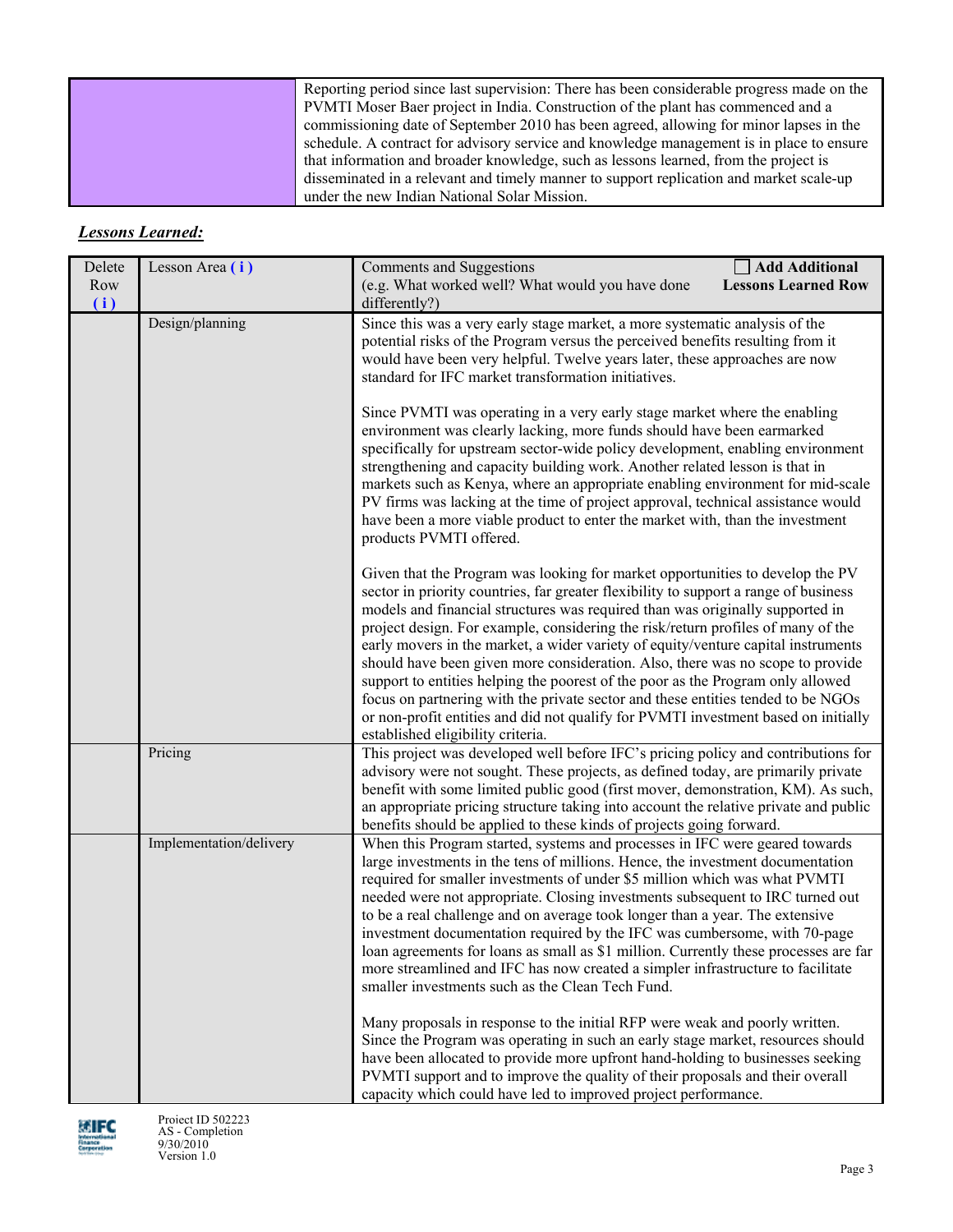| Delete<br>Row | Lesson Area (i)                | Add Additional<br>Comments and Suggestions<br>(e.g. What worked well? What would you have done<br><b>Lessons Learned Row</b>                                                                                                                                                                                                                                                                                                                                                                                                                                                                                                                                                                                                                                                               |
|---------------|--------------------------------|--------------------------------------------------------------------------------------------------------------------------------------------------------------------------------------------------------------------------------------------------------------------------------------------------------------------------------------------------------------------------------------------------------------------------------------------------------------------------------------------------------------------------------------------------------------------------------------------------------------------------------------------------------------------------------------------------------------------------------------------------------------------------------------------|
| (i)           |                                | differently?)                                                                                                                                                                                                                                                                                                                                                                                                                                                                                                                                                                                                                                                                                                                                                                              |
|               |                                | A clear mandate of responsibility and roles for the IFC country offices should<br>have been defined at the outset. We had such a collaboration in Morocco and it<br>worked to the Program's advantage. IFC in India did not play a similar role. A<br>lesson learned is to engage IFC country teams when designing and implementing<br>such programs and this is enabled by IFC's current focus on decentralization.<br>Another lesson is that the modest success the program experienced in India has<br>come from firms that had a pre-existing PV/renewable energy business dedicated                                                                                                                                                                                                   |
|               |                                | to this line of business or one that creates such a line rather than financial or other<br>institutions who may have been offered incentives to introduce PV financing or<br>systems as a product or service.                                                                                                                                                                                                                                                                                                                                                                                                                                                                                                                                                                              |
|               | Development Results            | Private sector oriented (unsubsidized) PV programs are most challenging to<br>implement in rural, highly dispersed, sparsely populated, and rural locales,<br>precisely the locations where the need for, and perhaps economic justification for<br>this type of technology is greatest.                                                                                                                                                                                                                                                                                                                                                                                                                                                                                                   |
|               | Project team                   | PVMTI had a somewhat unique management structure in that it was implemented<br>through an external management structure. In May 1997, IFC engaged two<br>external consulting firms to provide consulting and advisory services during the<br>preparation of PVMTI. Together, these firms served as the External Management<br>Team ("EMT") for the IFC throughout the 12 year period of implementation of<br>PVMTI. The EMT reported to the IFC Program Manager based in Washington,<br>DC. Based on this experience, one of the lessons leaned regarding the EMT is<br>that IFC project officers need to more closely coordinate and work together with<br>the EMT to ensure compatibility of the actions on the ground with the IFC's<br>strategic objectives and performance standards. |
|               |                                | The pace of decision-making was hindered by the administrative structure<br>adopted in this Program. All decisions regarding investment commitment, loan<br>closure, disbursements and acceptability of loan collateral were made by IFC<br>personnel upon the recommendation of the EMT. This structure created<br>significant delays in the administration process. Following Program mid-term<br>review in 2006, the Program was restructured in a manner that delegated more<br>decision-making to the EMT. For future engagements should consider delegating<br>as much decision making authority as possible to project managers on the ground.<br>In retrospect, one of the issues with using an EMT is that any real learning about                                                |
|               |                                | structuring deals and real business information rests with them rather than with<br>the IFC.                                                                                                                                                                                                                                                                                                                                                                                                                                                                                                                                                                                                                                                                                               |
|               | Consultant work                | Same as above                                                                                                                                                                                                                                                                                                                                                                                                                                                                                                                                                                                                                                                                                                                                                                              |
|               | Client commitment/satisfaction | While market reaction to the launch of PVMTI was positive, investment<br>engagement with client was hampered by the long and cumbersome IFC<br>investment process. The time between responding to the RFP and when<br>Investment Agreement was executed was considered excessive by client<br>companies.                                                                                                                                                                                                                                                                                                                                                                                                                                                                                   |
|               | Funding leverage               | The Program established certain minimum leverage conditions which, given<br>conservative banking practices and general risk aversion in target countries,<br>proved to be a major barrier for several investments. This issue requires review<br>for any future IFC investment with a similar risk/return profile.                                                                                                                                                                                                                                                                                                                                                                                                                                                                         |
|               | Experience with replicating    | A highly successful energy access program at the IFC, Lighting Africa, emerged<br>as a direct reaction to the lessons learned from PVMTI and from the "Selling<br>Solar" publication and can be considered a direct application of the Lessons<br>Learned from this program.                                                                                                                                                                                                                                                                                                                                                                                                                                                                                                               |
|               | Link with IFC Investment       | IFC has made 2 important mainstream investments in the solar sector in India in                                                                                                                                                                                                                                                                                                                                                                                                                                                                                                                                                                                                                                                                                                            |

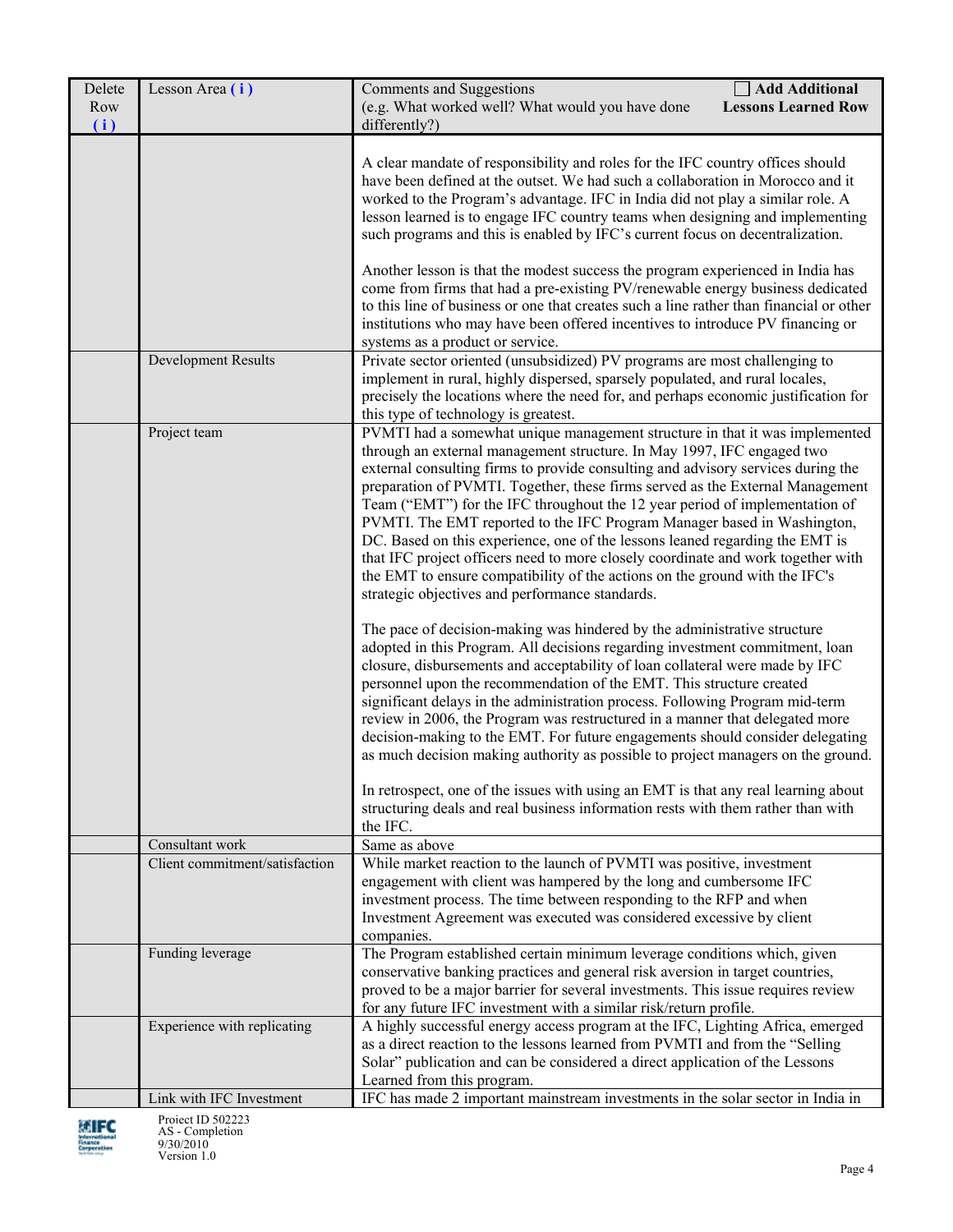| Delete<br>Row<br>(i) | Lesson Area $(i)$ | Comments and Suggestions<br>(e.g. What worked well? What would you have done<br>differently?)                                                                                                                                                                         | <b>Add Additional</b><br><b>Lessons Learned Row</b> |
|----------------------|-------------------|-----------------------------------------------------------------------------------------------------------------------------------------------------------------------------------------------------------------------------------------------------------------------|-----------------------------------------------------|
|                      |                   | FY10: Azure Power which is a grid-connected private solar IPP in India; and<br>Applied Solar Technologies which provides solar based hybrid power solution to<br>telecom towers, who often rely on diesel generators for $50 - 100\%$ of their power<br>requirements. |                                                     |

Lessons learned would be easy and valuable to translate into a **SmartLesson**. Please consider writing a short **SmartLesson** based on your experience.

## *Follow up opportunities:*

|                                    | <b>AS</b>                                | Investment |
|------------------------------------|------------------------------------------|------------|
| Are there new business development | Yes                                      | No         |
| or replication opportunities?      |                                          |            |
| If yes,                            | The enabling environment PV is           |            |
| Describe opportunity               | currently quite favorable in India, the  |            |
|                                    | largest PVMTI market. These              |            |
|                                    | conditions include: (a) the recently     |            |
|                                    | improved enabling environment for        |            |
|                                    | commercial solar projects in India based |            |
|                                    | on the National Solar Mission, (b) the   |            |
|                                    | opportunity to leverage substantial GEF  |            |
|                                    | funds with IFC's expanded climate        |            |
|                                    | change related investment capacity and   |            |
|                                    | focus, (c) growing interest from private |            |
|                                    | sector companies operating in the        |            |
|                                    | Indian solar energy sector in IFC's      |            |
|                                    | knowledge-based capacity building        |            |
|                                    | offerings, (d) a timely opportunity to   |            |
|                                    | substantially influence the development  |            |
|                                    | of India's solar investment environment  |            |
|                                    | through regulatory reform work.          |            |
| Recommended follow up action<br>2. | The renewable energy market              |            |
|                                    | development work in India will be        |            |
|                                    | informed by PVMTI Program and            |            |
|                                    | lessons learned from it.                 |            |

# *Summary of Supervision Performance Ratings:*

| Performance Category (i)                                                                                                        |                                                                                                                                                                                                                                                                                                                                                                                                                                                                                                                                                                                         |                               |                           |                                       |  |  |
|---------------------------------------------------------------------------------------------------------------------------------|-----------------------------------------------------------------------------------------------------------------------------------------------------------------------------------------------------------------------------------------------------------------------------------------------------------------------------------------------------------------------------------------------------------------------------------------------------------------------------------------------------------------------------------------------------------------------------------------|-------------------------------|---------------------------|---------------------------------------|--|--|
| Supervision<br>Reporting Period                                                                                                 | Development<br><b>Results</b>                                                                                                                                                                                                                                                                                                                                                                                                                                                                                                                                                           | Financial                     | Timeline                  | Overall                               |  |  |
| #1[As of Jun. 30,<br>2007]                                                                                                      | <b>B</b> - Slightly Below<br>Targets                                                                                                                                                                                                                                                                                                                                                                                                                                                                                                                                                    | B - Up to 15% Above<br>Budget | C - Significantly Delayed | B - Some Areas of<br>Underperformance |  |  |
|                                                                                                                                 | Rationale for overall performance rating assigned The initiative was restructured in 2004 when the original<br>optimistic expectations were re-considered and new targets set. The project will be successful in meeting those<br>restructureed targets, and may exceed them - 70% of committed funds disbursed. However, the results are<br>mixed with over 90% of the SHS installed in India. from the perspective of the original goals, the project has<br>significantly underperformed, but with respect to restructured goals, we could report some areas of<br>underperformance. |                               |                           |                                       |  |  |
| #2[As of Dec. 31,<br>2007]                                                                                                      | B - Slightly Below<br>B - Up to 15% Above<br>B - Some Areas of<br><b>B</b> - Slightly Delayed<br>Underperformance<br>Budget<br>Targets                                                                                                                                                                                                                                                                                                                                                                                                                                                  |                               |                           |                                       |  |  |
| Rationale for overall performance rating assigned The targets we look at are from the perspective of the<br>restructured PVMTI. |                                                                                                                                                                                                                                                                                                                                                                                                                                                                                                                                                                                         |                               |                           |                                       |  |  |
| Project ID 502223<br><b>ENTER</b>                                                                                               |                                                                                                                                                                                                                                                                                                                                                                                                                                                                                                                                                                                         |                               |                           |                                       |  |  |

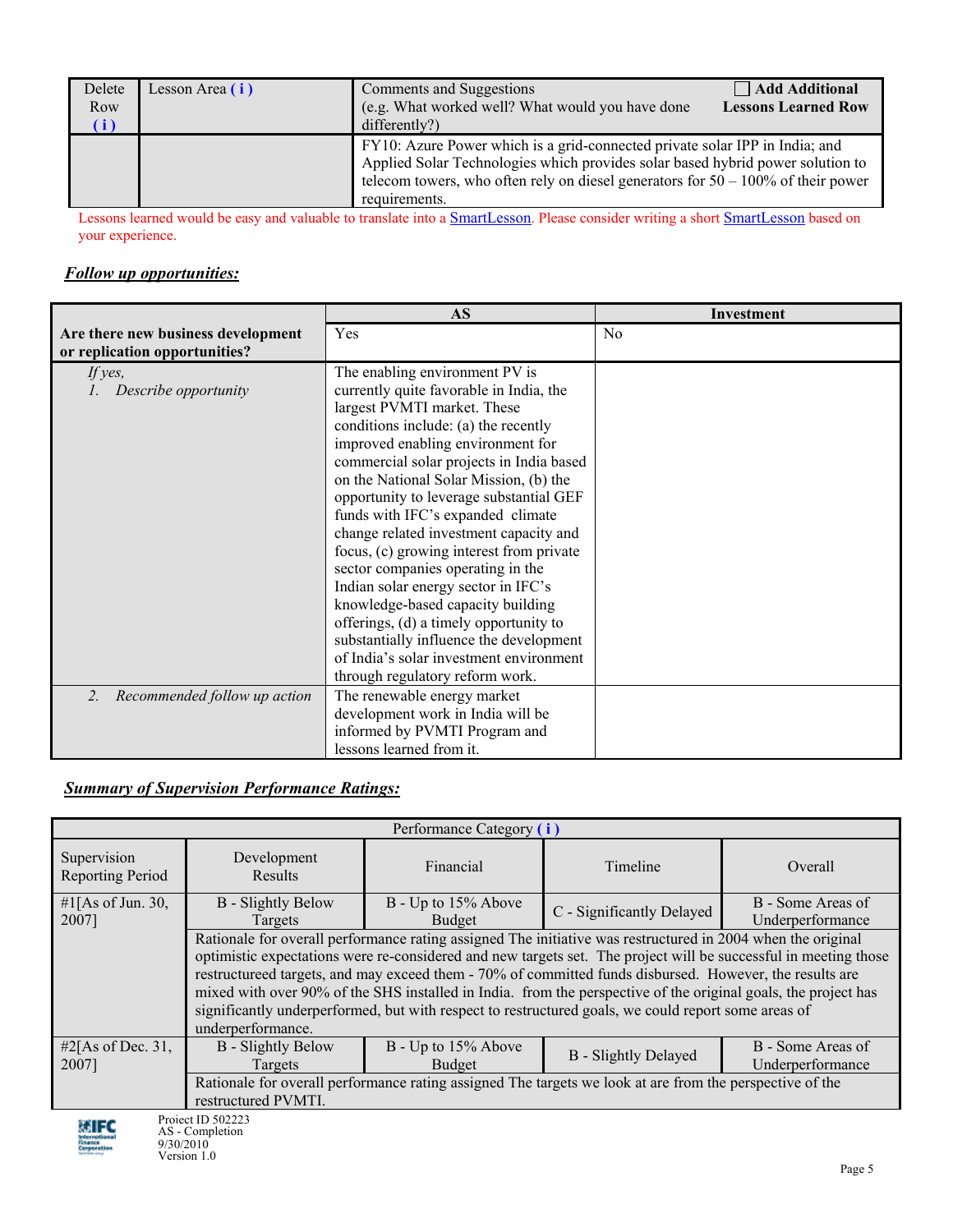| Performance Category (i)               |                                                                                                                                                                |                                                                                                                                                                                               |                             |                                       |  |  |
|----------------------------------------|----------------------------------------------------------------------------------------------------------------------------------------------------------------|-----------------------------------------------------------------------------------------------------------------------------------------------------------------------------------------------|-----------------------------|---------------------------------------|--|--|
| Supervision<br><b>Reporting Period</b> | Development<br>Results                                                                                                                                         | Financial                                                                                                                                                                                     | Timeline                    | Overall                               |  |  |
| #3[As of Jun. 30,<br>2008]             | <b>B</b> - Slightly Below<br>Targets                                                                                                                           | A - On or Under Budget                                                                                                                                                                        | <b>B</b> - Slightly Delayed | B - Some Areas of<br>Underperformance |  |  |
|                                        |                                                                                                                                                                | Rationale for overall performance rating assigned Please note that the targets being used by TL in this section<br>relate to the restructured PVMTI, and not the original document from 1998. |                             |                                       |  |  |
| #4[As of Dec. $31$ ,<br>2008]          | <b>B</b> - Slightly Below<br>Targets                                                                                                                           | A - On or Under Budget                                                                                                                                                                        | <b>B</b> - Slightly Delayed | B - Some Areas of<br>Underperformance |  |  |
|                                        | Rationale for overall performance rating assigned This is an umbrella project, therefore more accurate                                                         |                                                                                                                                                                                               |                             |                                       |  |  |
|                                        | performance rating has been done at project level.                                                                                                             |                                                                                                                                                                                               |                             |                                       |  |  |
| #5[As of Jun. 30,<br>2009]             | <b>B</b> - Slightly Below<br>Targets                                                                                                                           | A - On or Under Budget                                                                                                                                                                        | <b>B</b> - Slightly Delayed | B - Some Areas of<br>Underperformance |  |  |
|                                        |                                                                                                                                                                | Rationale for overall performance rating assigned This is an umbrella project, therefore more accurate                                                                                        |                             |                                       |  |  |
|                                        | performance rating is provided at the project level.                                                                                                           |                                                                                                                                                                                               |                             |                                       |  |  |
| #6[As of Dec. 31,<br>2009]             | <b>B</b> - Slightly Below<br>Targets                                                                                                                           | A - On or Under Budget                                                                                                                                                                        | A - On or Ahead of Plan     | B - Some Areas of<br>Underperformance |  |  |
|                                        |                                                                                                                                                                | Rationale for overall performance rating assigned This is an umbrella project, therefore more accurate                                                                                        |                             |                                       |  |  |
|                                        | performance rating is provided at the project level.                                                                                                           |                                                                                                                                                                                               |                             |                                       |  |  |
| #7 [As of Jun. 30,<br>2010]            | <b>B</b> - Slightly Below<br><b>Current Targets</b>                                                                                                            | A - On or Under Budget                                                                                                                                                                        | <b>B</b> - Slightly Delayed | B - Some Areas of<br>Underperformance |  |  |
|                                        | Rationale for overall performance rating assigned This is an umbrella project, therefore more accurate<br>performance rating is provided at the project level. |                                                                                                                                                                                               |                             |                                       |  |  |

#### **Development Effectiveness:** [Click on respective (i) for guidance on rating.]

|                                                                                            | Highly<br>Unsuccessful                                                                                                                                                                     |  | Mostly<br>I Unsuccessful Unsuccessful Successful | Mostly | Successful | Highly<br>Successful Applicable | Not |
|--------------------------------------------------------------------------------------------|--------------------------------------------------------------------------------------------------------------------------------------------------------------------------------------------|--|--------------------------------------------------|--------|------------|---------------------------------|-----|
| <b>Development Effectiveness-Synthesis</b><br>Rating <i>(Based on criterion 1-5)</i> $(i)$ |                                                                                                                                                                                            |  | $\times$                                         |        |            |                                 |     |
|                                                                                            | Since the program is on track to meet some of its output/outcome objectives in India but is<br>Rationale unlikely to accomplish this in Kenya and Morocco it is rated mostly unsuccessful. |  |                                                  |        |            |                                 |     |

|                            | Unsatisfactory                                                                                                                                                                                                                                                                                                                                                                                                                                                                                                                                                                                                                                            | Partly<br>Unsatisfactory | Satisfactory | Excellent | Not Yet<br>Achieved | Meets Exclusion<br>Criteria (i) |  |
|----------------------------|-----------------------------------------------------------------------------------------------------------------------------------------------------------------------------------------------------------------------------------------------------------------------------------------------------------------------------------------------------------------------------------------------------------------------------------------------------------------------------------------------------------------------------------------------------------------------------------------------------------------------------------------------------------|--------------------------|--------------|-----------|---------------------|---------------------------------|--|
| 1. Strategic Relevance (i) |                                                                                                                                                                                                                                                                                                                                                                                                                                                                                                                                                                                                                                                           |                          | $\boxtimes$  |           |                     |                                 |  |
|                            | At approval, the Program was of strong strategic relevance in both India and Morocco and to<br>a lesser extent, Kenya where market resources and off-grid demand were high. Despite the<br>nascent market conditions in each of the target countries, each had a burgeoning interest in<br>the PV sector. India had established a RE ministry almost a decade prior to PVMTI and the<br>World Bank had provided nearly \$200 million to a public enterprise, IREDA, dedicated to<br>funding RE investments in the early 90's. As a result, public and industry awareness of<br>support available for PV equipment and manufacturing was well established. |                          |              |           |                     |                                 |  |
|                            | In Morocco, Centre de Développement des Energies Renouvelabes ("CDER") had been<br>established since the early 80's to promote the use and awareness of RE systems in<br>Morocco. ONE in concert with CDER had developed a subsidized rural electrification<br>program, whereby tenders were let to private entrepreneurs offering fee-for-service PV<br>powered SHSs.<br>In Kenya, a large and informal PV home lighting system market was emerging in response                                                                                                                                                                                          |                          |              |           |                     |                                 |  |
|                            | Rationale to the acute need for rural electrification.                                                                                                                                                                                                                                                                                                                                                                                                                                                                                                                                                                                                    |                          |              |           |                     |                                 |  |
| 2. Output Achievement (i)  |                                                                                                                                                                                                                                                                                                                                                                                                                                                                                                                                                                                                                                                           | ⋉                        |              |           |                     |                                 |  |

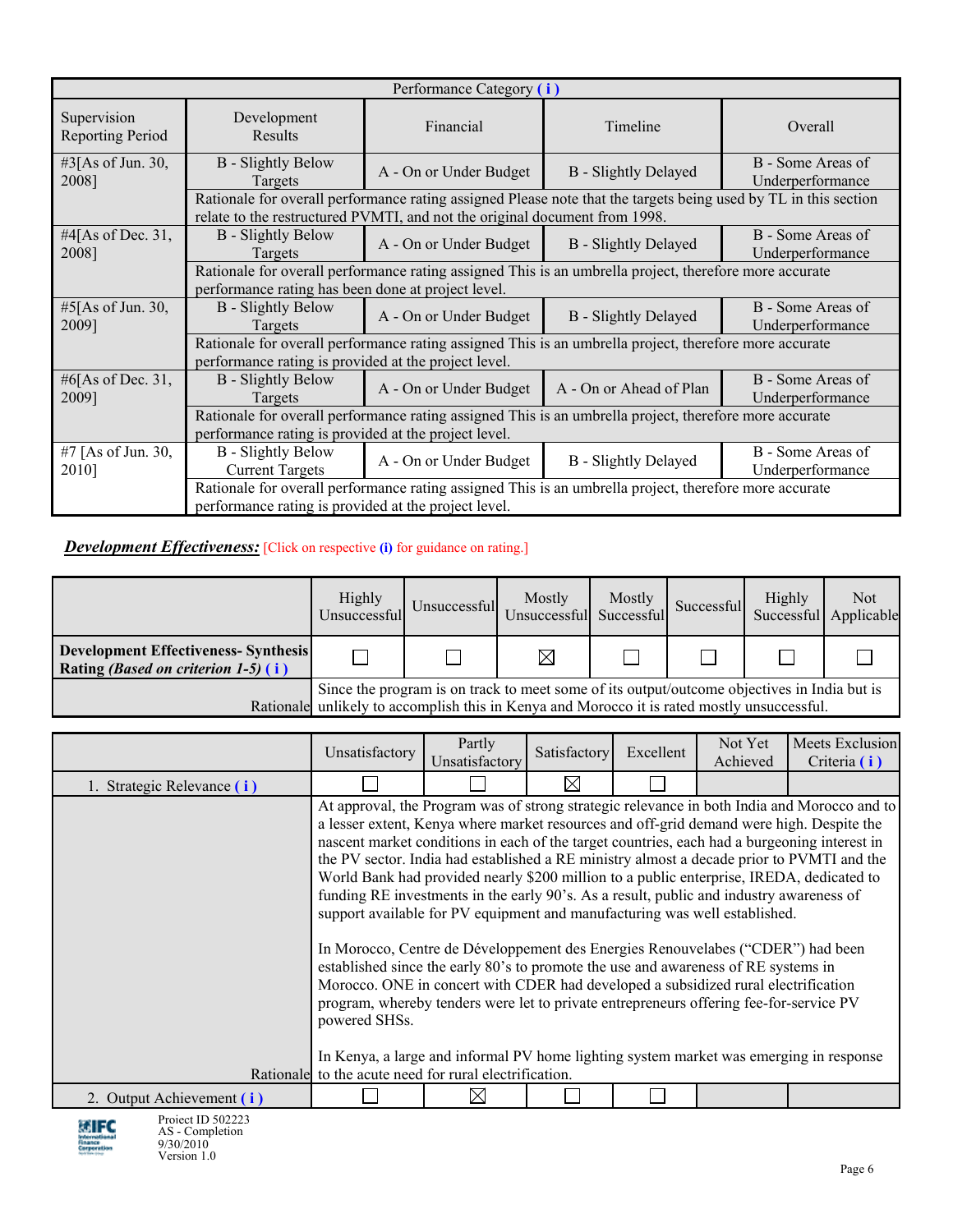|                            | 9 projects/sponsors have been supported through this Program and have utilized roughly \$18                                                                                                                                                                                                                                                                                                                                                                                                                                                                                                                                                                                                                                                                                                                                                                                                                                                                                                                                                                                                                                                                                                                                                                                                                                                                                                                                                                                                                                                                                                                                                                                                                                                                                                                                                                                             |             |  |  |  |                                                                                                                                                                                                                                                                                                                                                                                                                                                                                                                                                                                                                                                                                        |  |  |  |  |  |  |
|----------------------------|-----------------------------------------------------------------------------------------------------------------------------------------------------------------------------------------------------------------------------------------------------------------------------------------------------------------------------------------------------------------------------------------------------------------------------------------------------------------------------------------------------------------------------------------------------------------------------------------------------------------------------------------------------------------------------------------------------------------------------------------------------------------------------------------------------------------------------------------------------------------------------------------------------------------------------------------------------------------------------------------------------------------------------------------------------------------------------------------------------------------------------------------------------------------------------------------------------------------------------------------------------------------------------------------------------------------------------------------------------------------------------------------------------------------------------------------------------------------------------------------------------------------------------------------------------------------------------------------------------------------------------------------------------------------------------------------------------------------------------------------------------------------------------------------------------------------------------------------------------------------------------------------|-------------|--|--|--|----------------------------------------------------------------------------------------------------------------------------------------------------------------------------------------------------------------------------------------------------------------------------------------------------------------------------------------------------------------------------------------------------------------------------------------------------------------------------------------------------------------------------------------------------------------------------------------------------------------------------------------------------------------------------------------|--|--|--|--|--|--|
|                            | Rationale million of PVMTI funds.                                                                                                                                                                                                                                                                                                                                                                                                                                                                                                                                                                                                                                                                                                                                                                                                                                                                                                                                                                                                                                                                                                                                                                                                                                                                                                                                                                                                                                                                                                                                                                                                                                                                                                                                                                                                                                                       |             |  |  |  |                                                                                                                                                                                                                                                                                                                                                                                                                                                                                                                                                                                                                                                                                        |  |  |  |  |  |  |
| 3. Outcome Achievement (i) |                                                                                                                                                                                                                                                                                                                                                                                                                                                                                                                                                                                                                                                                                                                                                                                                                                                                                                                                                                                                                                                                                                                                                                                                                                                                                                                                                                                                                                                                                                                                                                                                                                                                                                                                                                                                                                                                                         | $\boxtimes$ |  |  |  |                                                                                                                                                                                                                                                                                                                                                                                                                                                                                                                                                                                                                                                                                        |  |  |  |  |  |  |
|                            |                                                                                                                                                                                                                                                                                                                                                                                                                                                                                                                                                                                                                                                                                                                                                                                                                                                                                                                                                                                                                                                                                                                                                                                                                                                                                                                                                                                                                                                                                                                                                                                                                                                                                                                                                                                                                                                                                         |             |  |  |  | Directly through this program, 106,500 SHSs representing a capacity of 5.8 MWp have been                                                                                                                                                                                                                                                                                                                                                                                                                                                                                                                                                                                               |  |  |  |  |  |  |
|                            |                                                                                                                                                                                                                                                                                                                                                                                                                                                                                                                                                                                                                                                                                                                                                                                                                                                                                                                                                                                                                                                                                                                                                                                                                                                                                                                                                                                                                                                                                                                                                                                                                                                                                                                                                                                                                                                                                         | $\boxtimes$ |  |  |  |                                                                                                                                                                                                                                                                                                                                                                                                                                                                                                                                                                                                                                                                                        |  |  |  |  |  |  |
| 4. Impact Achievement (i)  | Rationale installed. The bulk of the installations were made by 3 sponsors in the Indian market.<br>The GHG reduction resulting from 5.8 MWp of installed SHS capacity represents<br>reduced by 6,600 tons/year.<br>The objective of the Program was twofold: (i) to accelerate the uptake of PV in target<br>countries - with 5.8 MW installed, we cannot say we succeeded in this objective, and (ii)<br>We believe we had more success here. The current status of individual projects where we<br>believe we made a difference are summarized below:<br>renewables) market. Their partnership with the PV company EEIL created a long term<br>success story which is ongoing today. SREI backing allowed EEIL to purchase the Shell<br>downstream solar business in India, creating a business with critical mass i.e. purchasing<br>power and geographical diversification. The business is still growing strongly.<br>Shell - PVMTI involvement was key to getting Shell involved. The business model of<br>partnering with Regional Rural Banks was successful and replicable. As this company was<br>acquired it is not an ongoing discrete business.<br>approach. PVMTI has been key to supporting them through a tough phase and acted as a<br>viable business behind.<br>SPM – is still operating in Morocco under the ONE scheme and PVMTI was key to<br>providing the working capital for them to participate. They are a sustainable business.<br>in IDesk for simplicity's sake.<br>Completion reports for most sub-projects under the Program have been completed and are<br>rated as follows (development effectiveness rating):<br>1. India - Shell (505600): successful<br>2. India - Shakti (504118): highly unsuccessful<br>3. India - SREI (507119): successful<br>4. India - Selco (520305): mostly successful<br>5. Kenya - KPVCP (537003): mostly unsuccessful |             |  |  |  | approximately 200,000 tons of CO2e reduced over the life of the units/plant. Once the Moser<br>Baer plant is constructed and operational, installed capacity will increase by 5MW and CO2e<br>provide examples of replicable business models that can be financed on a commercial basis.<br>SREI - was already a highly profitable NBFI, but PVMTI allowed them to enter the PV (and<br>Selco – Selco struggled due to its focus on the poorer levels of society and quasi-commercial<br>catalyst to sort out bigger corporate issues, which should leave a cleaner, healthier and more<br>Detailed descriptions for all PVMTI sub-projects are provided in a separate report uploaded |  |  |  |  |  |  |
|                            | 6. Morocco - SPM (523686): mostly unsuccessful<br>7. Morocco - Muramati Solar (504944): highly unsuccessful                                                                                                                                                                                                                                                                                                                                                                                                                                                                                                                                                                                                                                                                                                                                                                                                                                                                                                                                                                                                                                                                                                                                                                                                                                                                                                                                                                                                                                                                                                                                                                                                                                                                                                                                                                             |             |  |  |  |                                                                                                                                                                                                                                                                                                                                                                                                                                                                                                                                                                                                                                                                                        |  |  |  |  |  |  |
|                            | 8. Morocco - Salafin (507094): unsuccessful                                                                                                                                                                                                                                                                                                                                                                                                                                                                                                                                                                                                                                                                                                                                                                                                                                                                                                                                                                                                                                                                                                                                                                                                                                                                                                                                                                                                                                                                                                                                                                                                                                                                                                                                                                                                                                             |             |  |  |  |                                                                                                                                                                                                                                                                                                                                                                                                                                                                                                                                                                                                                                                                                        |  |  |  |  |  |  |
|                            | The final PVMTI sub-project is still active:<br>9. India - Moser Baer (567207): in its 6/30/10 PSR, received an Overall rating of A.                                                                                                                                                                                                                                                                                                                                                                                                                                                                                                                                                                                                                                                                                                                                                                                                                                                                                                                                                                                                                                                                                                                                                                                                                                                                                                                                                                                                                                                                                                                                                                                                                                                                                                                                                    |             |  |  |  |                                                                                                                                                                                                                                                                                                                                                                                                                                                                                                                                                                                                                                                                                        |  |  |  |  |  |  |
|                            |                                                                                                                                                                                                                                                                                                                                                                                                                                                                                                                                                                                                                                                                                                                                                                                                                                                                                                                                                                                                                                                                                                                                                                                                                                                                                                                                                                                                                                                                                                                                                                                                                                                                                                                                                                                                                                                                                         |             |  |  |  |                                                                                                                                                                                                                                                                                                                                                                                                                                                                                                                                                                                                                                                                                        |  |  |  |  |  |  |
| Rationale                  | Please see PDS-As and PSRs/PCRs of the sub-projects, including for financial information.                                                                                                                                                                                                                                                                                                                                                                                                                                                                                                                                                                                                                                                                                                                                                                                                                                                                                                                                                                                                                                                                                                                                                                                                                                                                                                                                                                                                                                                                                                                                                                                                                                                                                                                                                                                               |             |  |  |  |                                                                                                                                                                                                                                                                                                                                                                                                                                                                                                                                                                                                                                                                                        |  |  |  |  |  |  |
| 5. Efficiency (i)          |                                                                                                                                                                                                                                                                                                                                                                                                                                                                                                                                                                                                                                                                                                                                                                                                                                                                                                                                                                                                                                                                                                                                                                                                                                                                                                                                                                                                                                                                                                                                                                                                                                                                                                                                                                                                                                                                                         | $\boxtimes$ |  |  |  |                                                                                                                                                                                                                                                                                                                                                                                                                                                                                                                                                                                                                                                                                        |  |  |  |  |  |  |
|                            |                                                                                                                                                                                                                                                                                                                                                                                                                                                                                                                                                                                                                                                                                                                                                                                                                                                                                                                                                                                                                                                                                                                                                                                                                                                                                                                                                                                                                                                                                                                                                                                                                                                                                                                                                                                                                                                                                         |             |  |  |  | Given that the project did not do well in terms of SHSs and renewable capacity installed, we                                                                                                                                                                                                                                                                                                                                                                                                                                                                                                                                                                                           |  |  |  |  |  |  |
|                            | Rationale would rate the efficiency in terms of GEF \$/tons avoided as partly unsatisfactory.                                                                                                                                                                                                                                                                                                                                                                                                                                                                                                                                                                                                                                                                                                                                                                                                                                                                                                                                                                                                                                                                                                                                                                                                                                                                                                                                                                                                                                                                                                                                                                                                                                                                                                                                                                                           |             |  |  |  |                                                                                                                                                                                                                                                                                                                                                                                                                                                                                                                                                                                                                                                                                        |  |  |  |  |  |  |

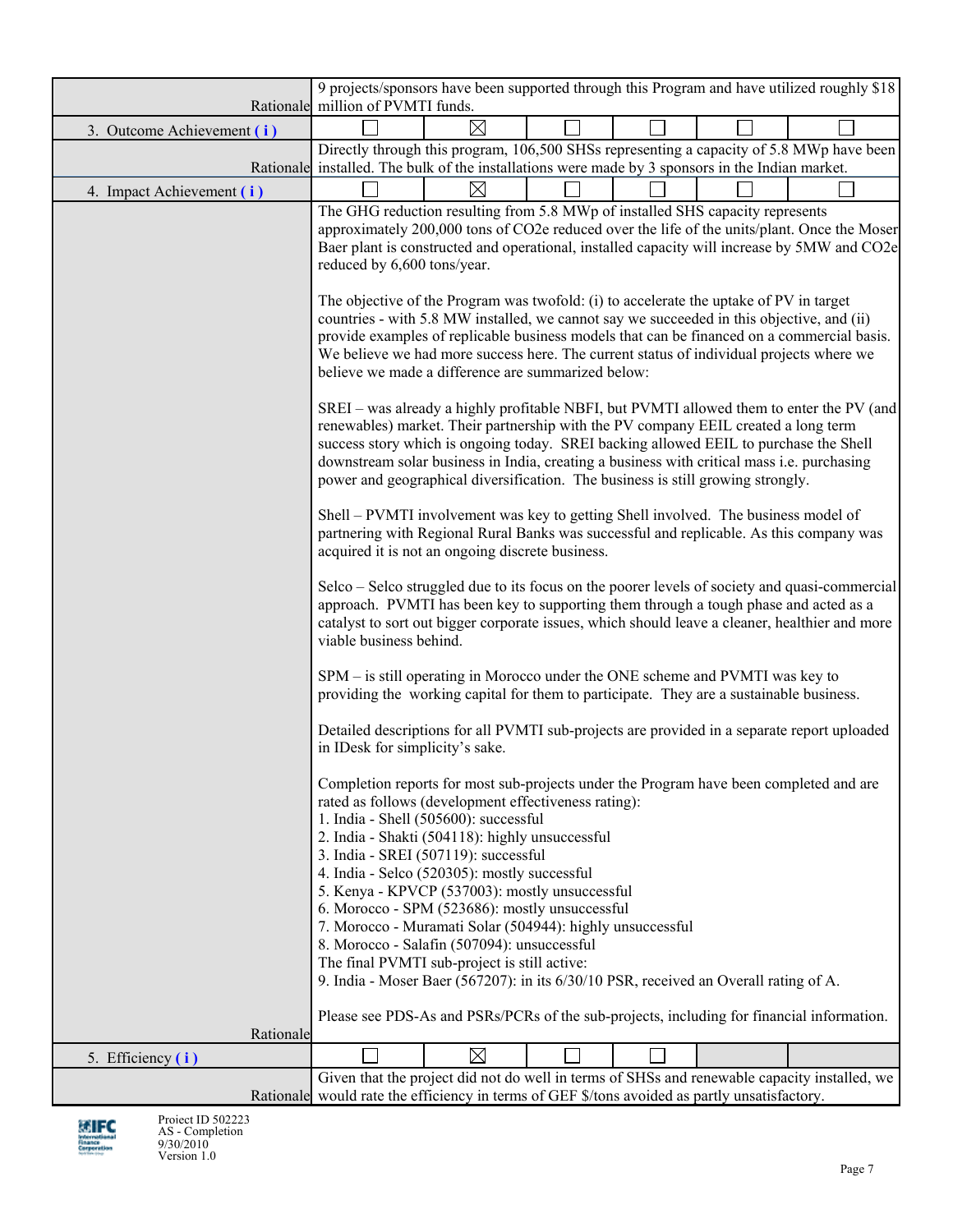| 6. IFC Role and Contribution (i) |                                                                                       |  |  |                                                                                           |
|----------------------------------|---------------------------------------------------------------------------------------|--|--|-------------------------------------------------------------------------------------------|
|                                  | The IFC additionality was high, as few others were attempting to do what we were i.e. |  |  | pushing the envelope and demonstrating new business models with PV at the time of project |
|                                  | Rationale approval.                                                                   |  |  |                                                                                           |

|                                       | Post completion monitoring recommendation [Based on outcome and impact indicator level recommendation within Development Results |  |  |  |  |  |  |  |  |  |
|---------------------------------------|----------------------------------------------------------------------------------------------------------------------------------|--|--|--|--|--|--|--|--|--|
| section that follows]                 |                                                                                                                                  |  |  |  |  |  |  |  |  |  |
| Recommended                           | N <sub>0</sub>                                                                                                                   |  |  |  |  |  |  |  |  |  |
| Recommended duration for annual       |                                                                                                                                  |  |  |  |  |  |  |  |  |  |
| post completion monitoring            |                                                                                                                                  |  |  |  |  |  |  |  |  |  |
| Approach for post project completion  | We plan to conduct post-program monitoring in May 2011. This date is appropriate given                                           |  |  |  |  |  |  |  |  |  |
| monitoring (including estimated level | that the Moser Baer project is still ongoing. We anticipate that by Spring 2011, the Moser                                       |  |  |  |  |  |  |  |  |  |
| of effort, resources and funding      | Baer project will be operational and we will conduct a thorough evaluation of the program                                        |  |  |  |  |  |  |  |  |  |
| source)                               | after that event.                                                                                                                |  |  |  |  |  |  |  |  |  |



Project ID 502223 AS - Completion 9/30/2010 Version 1.0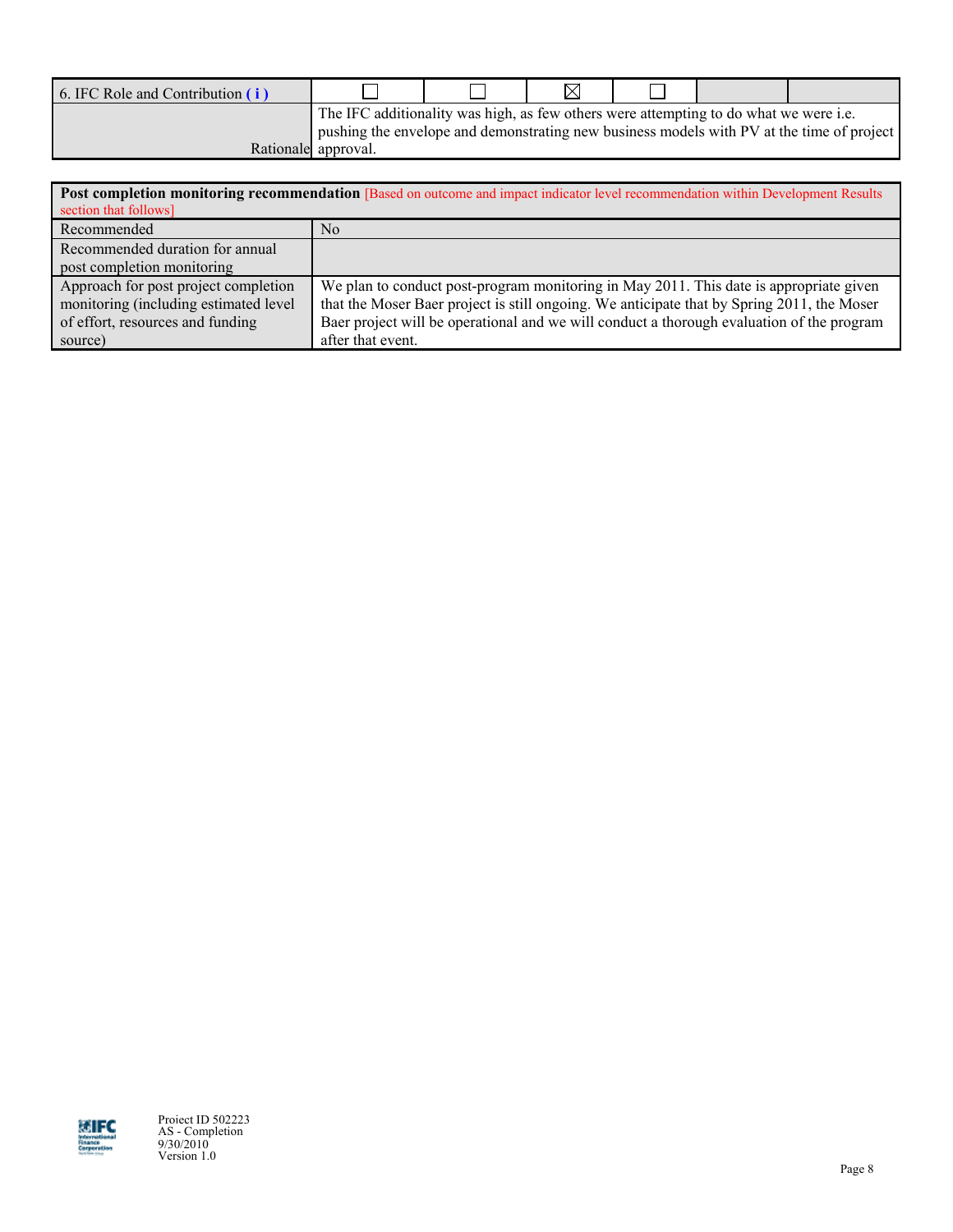|                                    |                                                                                                                                       |                             | <b>Add Outputs Row</b>                                         |             |         |                                 |                              |            |
|------------------------------------|---------------------------------------------------------------------------------------------------------------------------------------|-----------------------------|----------------------------------------------------------------|-------------|---------|---------------------------------|------------------------------|------------|
|                                    |                                                                                                                                       |                             |                                                                | Targets (i) |         |                                 | <b>Results (i)</b>           |            |
| <b>Delete</b><br><b>Row</b><br>(i) | Component<br>/Activities<br>(i)                                                                                                       | <b>Discontinued</b><br>(i)  | Indicators (i)                                                 | Cumulative  |         | Changes during<br>prior periods | Change during<br>this Period | Cumulative |
|                                    |                                                                                                                                       |                             |                                                                | Original    | Revised |                                 |                              |            |
|                                    | Number of<br>companies<br>reached                                                                                                     | $\boxed{\boxtimes}$ Dropped | Number of entities receiving advisory services                 | 0.00        |         | 10.00                           | 0.00                         | 10.00      |
|                                    | support solar PV<br>businesses                                                                                                        | $\boxtimes$ Dropped         | number of reports (assessments, surveys, manuals)<br>completed | 0.00        |         | 0.00                            | 0.00                         | 0.00       |
|                                    | This is an<br>"umbrella"<br>project. The<br>performance<br>indicators will be<br>tracked at project<br>level to avoid<br>duplication. | Select reason               | Number of entities receiving concessional investment           | 0.00        |         | 8.00                            | 0.00                         | 8.00       |

## **Development Results**

[Double-click here](http://advisoryservices.ifc.org/go/page.aspx?mid=2&mde=t&id=301) to get the list of mandatory indicators for each Business Line and Product.

|                             |                                      |                            |                                                         |               |                         | <b>Outcome</b> (i) |         |                         |                            |                          |                     | <b>Add Outcome Row</b>                                                                              |                                                  |  |
|-----------------------------|--------------------------------------|----------------------------|---------------------------------------------------------|---------------|-------------------------|--------------------|---------|-------------------------|----------------------------|--------------------------|---------------------|-----------------------------------------------------------------------------------------------------|--------------------------------------------------|--|
|                             |                                      |                            |                                                         |               |                         | Targets (i)        |         |                         | <b>Results (i)</b>         |                          |                     |                                                                                                     |                                                  |  |
| <b>Delete</b><br>Row<br>(i) | Component<br>/Activities<br>(i)      | <b>Discontinued</b><br>(i) | Indicators (i)                                          |               | <b>Baseline</b> (i)     | Cumulative         |         |                         | during<br>prior<br>periods | during<br>this<br>Period | $-ive$              | Changes   Change   Cumulat   Is post project<br>completion<br>monitoring by<br>unit<br>outstanding? | If yes,<br>annually<br>for how<br>many<br>years? |  |
|                             |                                      |                            |                                                         | Original<br>A | Revised   Original<br>B |                    | Revised | Expect to<br>achieve by | $\mathcal{C}$              | $\mathbf D$              | $E=(A,B)$<br>$+C+D$ |                                                                                                     |                                                  |  |
|                             | Number of<br>businesses<br>supported | $ \boxtimes$ Dropped       | Number of entities receiving<br>concessional investment | 0.00          |                         | 0.00               |         | Project com             | $0.00\,$                   | 0.00                     | 0.00                | Select one                                                                                          | Select one                                       |  |
|                             | support solar<br>PV businesses       | $\boxtimes$ Dropped        | number of sucessful<br>businesses created               | 0.00          |                         | 5.00               |         | Project com             | 2.00                       | 0.00                     | 2.00                | Select one                                                                                          | Select one                                       |  |
|                             | This is an<br>"umbrella"             | Select reason              | Number of new financial<br>products launched            | 0.00          |                         | 0.00               |         | Project com             | 8.00                       | 0.00                     | 8.00                | N <sub>0</sub>                                                                                      | Select one                                       |  |

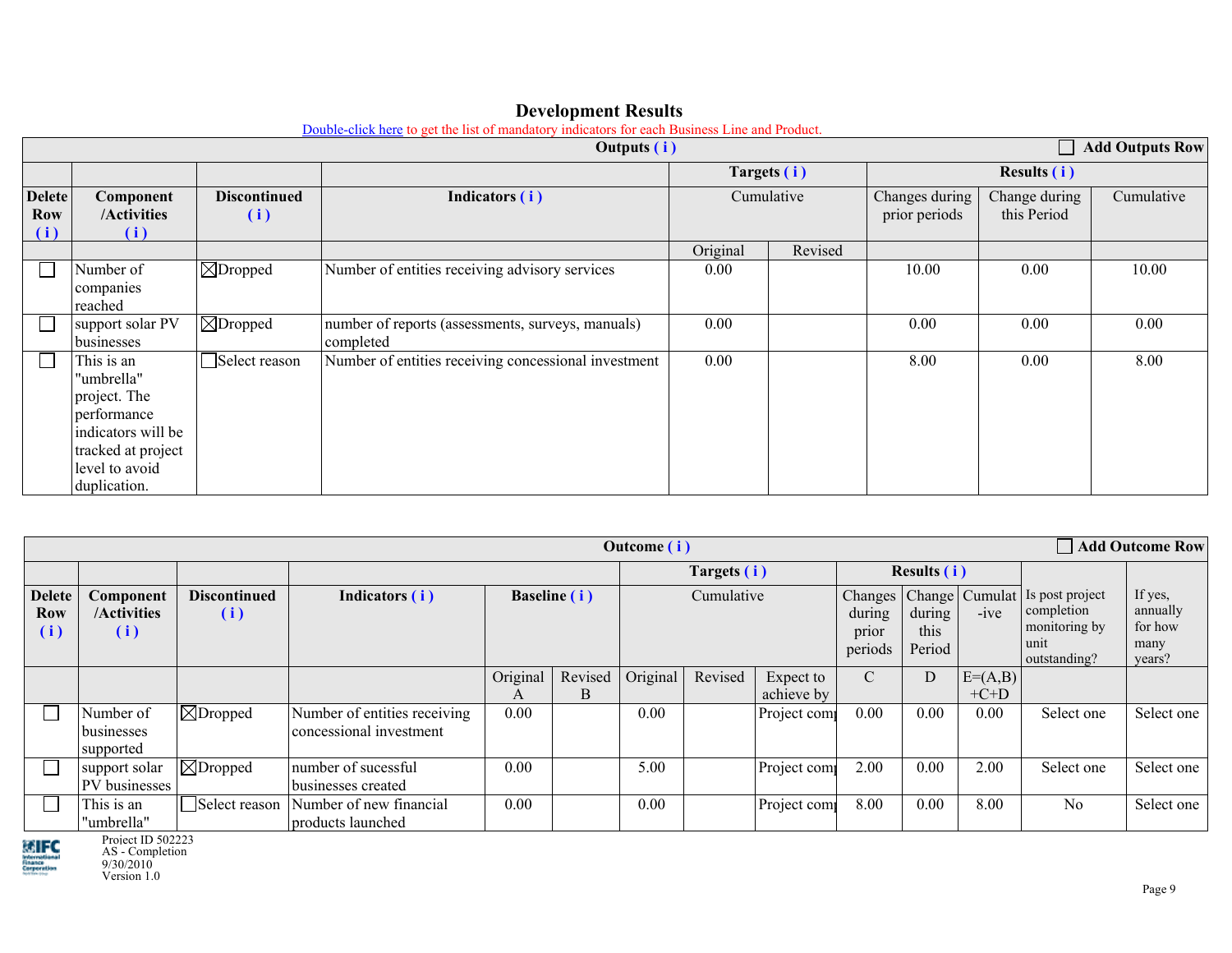|                                    | Add Outcome Row<br>Outcome (i)                                                                               |                            |                |                     |             |            |                    |                            |                          |        |                                                                                                     |                                                  |
|------------------------------------|--------------------------------------------------------------------------------------------------------------|----------------------------|----------------|---------------------|-------------|------------|--------------------|----------------------------|--------------------------|--------|-----------------------------------------------------------------------------------------------------|--------------------------------------------------|
|                                    |                                                                                                              |                            |                |                     | Targets (i) |            | <b>Results (i)</b> |                            |                          |        |                                                                                                     |                                                  |
| <b>Delete</b><br><b>Row</b><br>(i) | Component<br>/Activities<br>(i)                                                                              | <b>Discontinued</b><br>(i) | Indicators (i) | <b>Baseline</b> (i) |             | Cumulative |                    | during<br>prior<br>periods | during<br>this<br>Period | $-ive$ | Changes   Change   Cumulat   Is post project<br>completion<br>monitoring by<br>unit<br>outstanding? | If yes,<br>annually<br>for how<br>many<br>years? |
|                                    | project. The<br>performance<br>indicators will<br>be tracked at<br>project level<br>to avoid<br>duplication. |                            |                |                     |             |            |                    |                            |                          |        |                                                                                                     |                                                  |

|                                    |                                                                                                                                          |                            |                                                                  |               |              | Impacts (i)    |             |                         |             |                                     |                            |                                                                        | <b>Add Impacts Row</b>                           |
|------------------------------------|------------------------------------------------------------------------------------------------------------------------------------------|----------------------------|------------------------------------------------------------------|---------------|--------------|----------------|-------------|-------------------------|-------------|-------------------------------------|----------------------------|------------------------------------------------------------------------|--------------------------------------------------|
|                                    |                                                                                                                                          |                            |                                                                  |               |              |                | Targets (i) |                         |             | <b>Results (i)</b>                  |                            |                                                                        |                                                  |
| <b>Delete</b><br><b>Row</b><br>(i) | Component<br>/Activities<br>(i)                                                                                                          | <b>Discontinued</b><br>(i) | Indicators (i)                                                   |               | Baseline (i) |                |             | Cumulative              |             | Changes<br>during<br>this<br>Period | Change   Cumulat<br>$-ive$ | Is post project<br>completion<br>monitoring by<br>unit<br>outstanding? | If yes,<br>annually<br>for how<br>many<br>years? |
|                                    |                                                                                                                                          |                            |                                                                  | Original<br>A | Revised<br>B | Original       | Revised     | Expect to<br>achieve by | $\mathbf C$ | D                                   | $E=(A,B)$<br>$+C+D$        |                                                                        |                                                  |
| $\Box$                             | Growth and<br>replication of<br>successful<br>business<br>models                                                                         | $ \boxtimes$ Dropped       | GHG emissions reduced<br>(tons/year) (direct & indirect<br>only) | 0.00          |              | 0.00           |             | $>5$ yrs post of        | 0.00        | 0.00                                | 0.00                       | Select one                                                             | Select one                                       |
|                                    | support solar<br>PV businesses                                                                                                           | $\boxtimes$ Dropped        | number of people positively<br>affected (indirect)               | 0.00          |              | 100,000.<br>00 |             | Project com 450,000.    | $00\,$      | 0.00                                | 450,000<br>00              | Select one                                                             | Select one                                       |
| $\overline{\phantom{a}}$           | This is an<br>"umbrella"<br>project. The<br>performance<br>indicators will<br>be tracked at<br>project level<br>to avoid<br>duplication. | $ \bigtimes$ Dropped       | GHG emissions expected to<br>be avoided (metric tons/year)       | 0.00          |              | 0.00           |             | 4-5 yrs post            | 0.00        | 0.00                                | 0.00                       | Select one                                                             | Select one                                       |



Project ID 502223 AS - Completion 9/30/2010 Version 1.0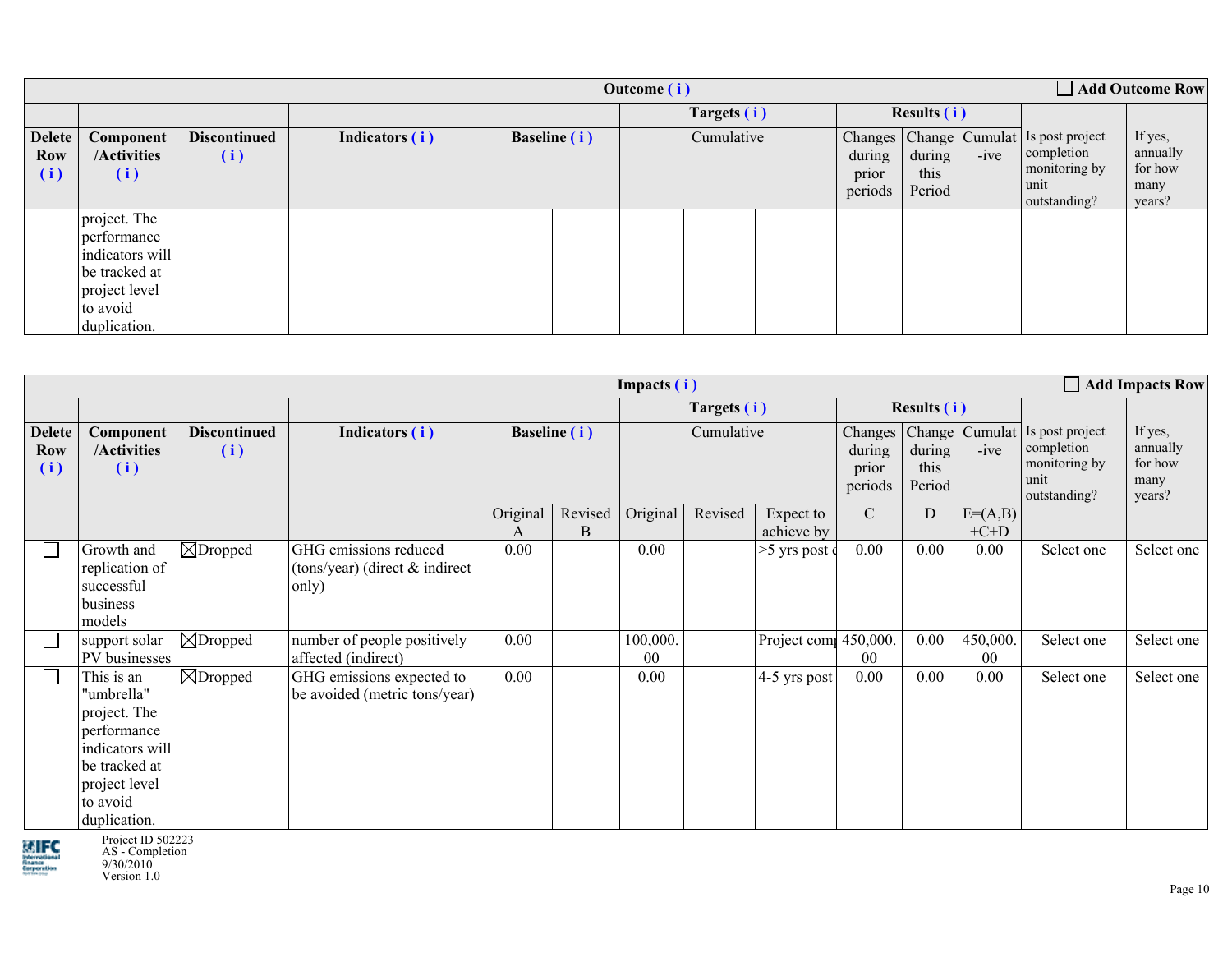|                                    |                                                                                                                                          |                            |                                                             |             |                     | Impacts (i) |            |                    |                            |                          |        |                                                                                                     | $\Box$ Add Impacts Row                           |
|------------------------------------|------------------------------------------------------------------------------------------------------------------------------------------|----------------------------|-------------------------------------------------------------|-------------|---------------------|-------------|------------|--------------------|----------------------------|--------------------------|--------|-----------------------------------------------------------------------------------------------------|--------------------------------------------------|
|                                    |                                                                                                                                          |                            |                                                             | Targets (i) |                     |             |            | <b>Results (i)</b> |                            |                          |        |                                                                                                     |                                                  |
| <b>Delete</b><br><b>Row</b><br>(i) | Component<br>/Activities<br>(i)                                                                                                          | <b>Discontinued</b><br>(i) | Indicators (i)                                              |             | <b>Baseline</b> (i) |             | Cumulative |                    | during<br>prior<br>periods | during<br>this<br>Period | $-ive$ | Changes   Change   Cumulat   Is post project<br>completion<br>monitoring by<br>unit<br>outstanding? | If yes,<br>annually<br>for how<br>many<br>years? |
|                                    | This is an<br>"umbrella"<br>project. The<br>performance<br>indicators will<br>be tracked at<br>project level<br>to avoid<br>duplication. |                            | Select reason No indicator needed for<br>"umbrella" project | 0.00        |                     | 0.00        |            | Project com        | $0.00\,$                   | 0.00                     | 0.00   | N <sub>0</sub>                                                                                      | Select one                                       |

## *Comments on development results achieved*

| Entire Project (including additional relevant results<br>(positive and negative) other than those planned) | The overall development effectiveness is a judgemental synthesis of the effectiveness of each of the 5 development dimensions -<br>Strategic Relevance, Output Acheivement, Outcome Achievements, Imapct Acievement and Efficiency Acheivements.<br>This judgemental synthesis can vary significantly dependent upon how one looks at PVMTI. If this vision is from a narrow<br>perspective of quantities and numbers, then the overall development effectivenss can only be rated as mediocre to poor. PVMTI<br>however played a much broader role than MWp installed and Tons of CO2 displaced, as described above. In essence, PVMTI:<br>Provided an important platform for learning.<br>Provided a vision for innovaton.<br>Directly supported a start up entreprenuer to become one of the world largest rural electrification entreprenuer today.<br>Transformed the way that PV rural electrificiation is managed and operated in Morocco,.<br>Brought rural banks, coooperatives and other rural lenders into the arena of financing PV systems.<br>It provided additional contributions, many of which cannot be quantitifed, all of which in some small way helped pave the way for<br>the transformed PV market and industry of today. |
|------------------------------------------------------------------------------------------------------------|---------------------------------------------------------------------------------------------------------------------------------------------------------------------------------------------------------------------------------------------------------------------------------------------------------------------------------------------------------------------------------------------------------------------------------------------------------------------------------------------------------------------------------------------------------------------------------------------------------------------------------------------------------------------------------------------------------------------------------------------------------------------------------------------------------------------------------------------------------------------------------------------------------------------------------------------------------------------------------------------------------------------------------------------------------------------------------------------------------------------------------------------------------------------------------------------------------------------------------------------------|
| Reporting period since last supervision                                                                    | Viewing PVMTI from this perspective, and keeping in view the learnings which emerged from its impementation, PVMTI can only<br>be rated as an important contrbutor to this markets transformation at a point in time where there were very few others striving for this<br>objective. This is only the tip of the iceberg. Rooftop applications flourish where policy drivers are effective; Mega power plants are<br>beginning to penetrate developing country markets where grid tail support has an untapped future and PV technology prices are now<br>less than 50% of what they were when PVMTI placed its initial investments, with market projections indicating a further 50%<br>reduction in the immediate years ahead.                                                                                                                                                                                                                                                                                                                                                                                                                                                                                                                 |

Reporting period since last supervision



Project ID 502223 AS - Completion 9/30/2010 Version 1.0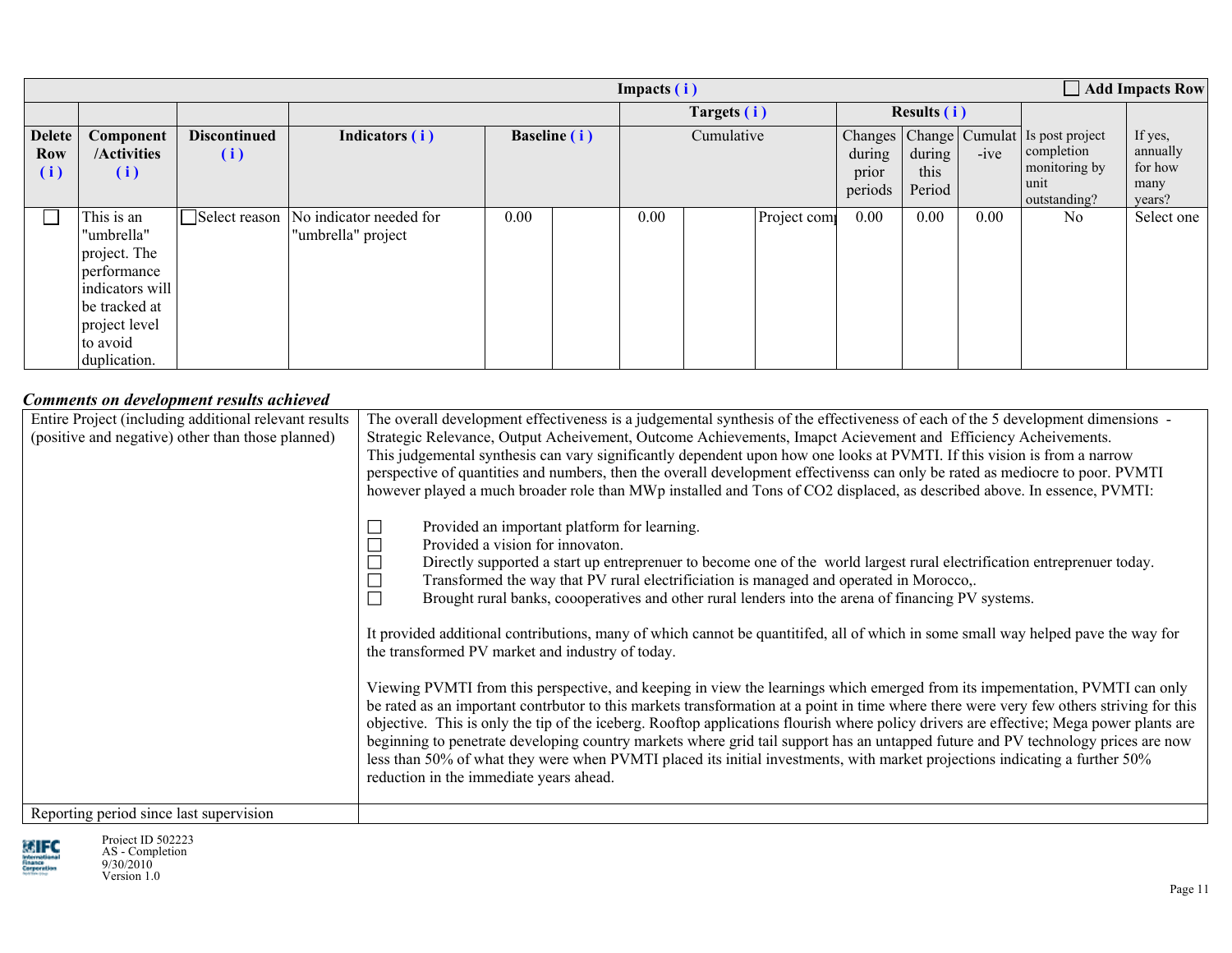| <b>Budget Sources (USD):</b>                         |                           | items for pre-implementation DO NOT expand. |                |                  |                | [Budget information is pre-populated from IBIS. Double-click here to view/create/edit budget data.] Note: The line |                       |              |                   |
|------------------------------------------------------|---------------------------|---------------------------------------------|----------------|------------------|----------------|--------------------------------------------------------------------------------------------------------------------|-----------------------|--------------|-------------------|
| <b>Stage</b>                                         | Source of<br><b>Funds</b> |                                             | <b>Budget</b>  |                  | <b>Secured</b> |                                                                                                                    |                       |              | <b>Actuals</b>    |
|                                                      |                           | Original                                    | <b>Current</b> | Amt              | $\frac{0}{0}$  | Cumulative<br>till previous<br>period                                                                              | For<br>this<br>period | <b>Total</b> | $%$ of<br>secured |
|                                                      |                           |                                             | A              | B                | $C = B/A$      | $\mathbf D$                                                                                                        | E                     | $F = D + E$  | $G = F/B$         |
| Funding                                              |                           |                                             |                |                  |                |                                                                                                                    |                       |              |                   |
| Preimplementation                                    |                           | $\bf{0}$                                    | $\bf{0}$       | $\bf{0}$         |                | $\bf{0}$                                                                                                           | $\bf{0}$              | $\bf{0}$     |                   |
| Implementation                                       |                           | 3,540,000                                   | 3,540,000      | 3,540,000        | 100            | 2,186,515                                                                                                          | $\mathbf{0}$          | 2,186,515    | 62                |
| $\rm IFC$                                            |                           |                                             |                |                  |                |                                                                                                                    |                       |              |                   |
| Partners/Donors                                      |                           |                                             |                |                  |                |                                                                                                                    |                       |              |                   |
| Pooled Funds                                         |                           |                                             |                |                  |                |                                                                                                                    |                       |              |                   |
| GEF Implementation :<br>Pooled Trust Fund            | TF020448                  |                                             | $\mathbf{0}$   | $\overline{0}$   |                | 1,346,484                                                                                                          | $\boldsymbol{0}$      | 1,346,484    |                   |
| GEF Implementation :<br>Pooled Trust Fund            | TF020447                  |                                             | 2,700,000      | 2,700,000        | 100            | 323,433                                                                                                            | $\overline{0}$        | 323,433      | 12                |
| <b>GEF</b> Supervision : Pooled<br><b>Trust Fund</b> | BF000107                  |                                             | 515,457        | 515,457          | 100            | 411,292                                                                                                            | $\overline{0}$        | 411,292      | 80                |
| SBI/GEF Supervision :<br>Pooled Trust Fund           | TF093296                  |                                             | 324,543        | 324,543          | 100            | 105,306                                                                                                            | $\overline{0}$        | 105,306      | 32                |
| <b>Post Implementation</b>                           |                           | $\bf{0}$                                    | $\bf{0}$       | $\bf{0}$         |                | $\bf{0}$                                                                                                           | $\bf{0}$              | $\bf{0}$     |                   |
| <b>IFC</b>                                           |                           |                                             |                |                  |                |                                                                                                                    |                       |              |                   |
| Partners/Donors                                      |                           |                                             |                |                  |                |                                                                                                                    |                       |              |                   |
| Pooled Funds                                         |                           |                                             |                |                  |                |                                                                                                                    |                       |              |                   |
| Revenue                                              |                           |                                             |                |                  |                |                                                                                                                    |                       |              |                   |
| Preimplementation                                    |                           | $\bf{0}$                                    | $\bf{0}$       | $\bf{0}$         |                | $\bf{0}$                                                                                                           | $\bf{0}$              | $\bf{0}$     |                   |
| Implementation                                       |                           | $\bf{0}$                                    | $\mathbf{0}$   | $\bf{0}$         |                | $\bf{0}$                                                                                                           | $\bf{0}$              | $\bf{0}$     |                   |
| Cash Fees                                            |                           |                                             |                |                  |                |                                                                                                                    |                       |              |                   |
| <b>Investment Income</b>                             |                           |                                             |                |                  |                |                                                                                                                    |                       |              |                   |
| Fees not for Project                                 |                           |                                             |                |                  |                |                                                                                                                    |                       |              |                   |
| <b>Post Implementation</b>                           |                           | $\bf{0}$                                    | $\bf{0}$       | $\bf{0}$         |                | $\bf{0}$                                                                                                           | $\bf{0}$              | $\bf{0}$     |                   |
| Cash Fees                                            |                           |                                             |                |                  |                |                                                                                                                    |                       |              |                   |
| <b>Investment Income</b>                             |                           |                                             |                |                  |                |                                                                                                                    |                       |              |                   |
| Fees not for Project                                 |                           |                                             |                |                  |                |                                                                                                                    |                       |              |                   |
| <b>Total Funds Managed by IFC</b>                    |                           | 3,540,000                                   | 3,540,000      | 3,540,000        | 100            |                                                                                                                    |                       |              |                   |
| (does not include Fees not for                       |                           |                                             |                |                  |                |                                                                                                                    |                       |              |                   |
| Project)                                             |                           |                                             |                |                  |                |                                                                                                                    |                       |              |                   |
| <b>Additional Contributions</b>                      |                           |                                             |                |                  |                |                                                                                                                    |                       |              |                   |
| Preimplementation                                    |                           | $\bf{0}$                                    | $\bf{0}$       | $\bf{0}$         |                | $\boldsymbol{0}$                                                                                                   | $\bf{0}$              | $\bf{0}$     |                   |
| Implementation                                       |                           | $\bf{0}$                                    | $\bf{0}$       | $\pmb{0}$        |                | $\bf{0}$                                                                                                           | $\bf{0}$              | $\mathbf{0}$ |                   |
| <b>Post Implementation</b>                           |                           | $\bf{0}$                                    | $\mathbf{0}$   | $\boldsymbol{0}$ |                | $\bf{0}$                                                                                                           | $\bf{0}$              | $\mathbf{0}$ |                   |
|                                                      |                           |                                             |                |                  |                |                                                                                                                    |                       |              |                   |
| <b>Total Project Size (Total Funds</b>               |                           | 3,540,000                                   | 3,540,000      | 3,540,000        | <b>100</b>     |                                                                                                                    |                       |              |                   |
| Managed by IFC + Total                               |                           |                                             |                |                  |                |                                                                                                                    |                       |              |                   |
| <b>Additional Contributions)</b>                     |                           |                                             |                |                  |                |                                                                                                                    |                       |              |                   |

*Comments/Explanation for significant variances:*

There are still some funds remaining under PVMTI that have not yet been used for programmatic activities. We will return any unused funds to the GEF.

| <b>Budget Uses (USD):</b>  |               | [Budget information is pre-populated from IBIS.Double-click here to view/create/edit budget data.] Note: The line items for<br>pre-implementation DO NOT expand. |     |                 |               |        |     |                   |              |               |  |  |  |
|----------------------------|---------------|------------------------------------------------------------------------------------------------------------------------------------------------------------------|-----|-----------------|---------------|--------|-----|-------------------|--------------|---------------|--|--|--|
|                            |               |                                                                                                                                                                  |     | For this period |               |        |     | <b>Total Uses</b> |              |               |  |  |  |
| <b>Uses if Total Funds</b> | <b>Budget</b> | Actual                                                                                                                                                           | Amt | $\frac{0}{0}$   | <b>Budget</b> | Actual | Amt | $\frac{0}{0}$     | <b>Total</b> | $\frac{0}{0}$ |  |  |  |

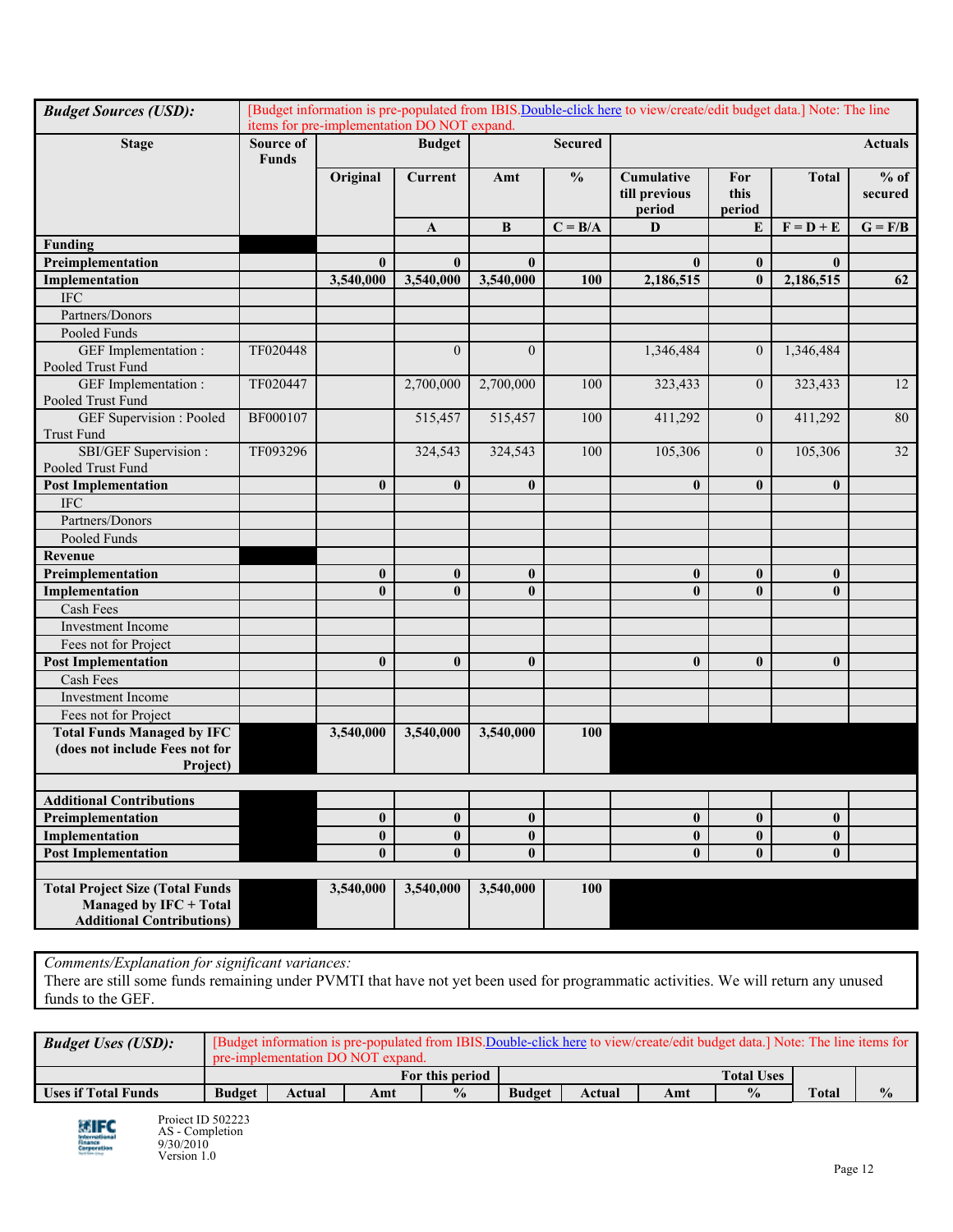| managed by IFC                     |              | <b>Expenses</b> | Variance       | Variance  |                | <b>Expenses</b> | Variance     | Variance    | <b>Budget</b> | <b>Spent</b>   |
|------------------------------------|--------------|-----------------|----------------|-----------|----------------|-----------------|--------------|-------------|---------------|----------------|
|                                    | A            | B               | $C = A-B$      | $D = C/A$ | E              | F               | $G = E-F$    | $H = G/E$   |               | $J = F/I$      |
| Preimplementation                  | $\mathbf{0}$ | $\mathbf{0}$    | 0              |           | $\mathbf{0}$   | $\mathbf{0}$    | 0            |             | $\mathbf{0}$  |                |
| Implementation                     | $\mathbf{0}$ | $\mathbf{0}$    | $\mathbf{0}$   |           | 3,540,0        | 2,200,381       | 1,339,619    | 38          | 3,540,0       | 62             |
|                                    |              |                 |                |           | $\bf{00}$      |                 |              |             | $\bf{00}$     |                |
| <b>Staff Costs</b>                 | $\mathbf{0}$ | $\overline{0}$  | $\overline{0}$ |           | 522,452        | 533,768         | $-11,316$    | $-2$        | 522,452       | 102            |
| Consultants                        | $\mathbf{0}$ | $\overline{0}$  | $\overline{0}$ |           | 592,815        | 160,608         | 432,207      | 73          | 592,815       | 27             |
| <b>Travel Costs</b>                | $\mathbf{0}$ | $\overline{0}$  | $\overline{0}$ |           | 174,345        | 188,781         | $-14,436$    | $-8$        | 174,345       | 108            |
| Staff Representation &             | $\Omega$     | $\mathbf{0}$    | $\Omega$       |           | $\overline{0}$ | 2,045           | $-2,045$     |             | $\Omega$      |                |
| Hospitality                        |              |                 |                |           |                |                 |              |             |               |                |
| <b>Contractual Services</b>        | $\theta$     | $\mathbf{0}$    | $\overline{0}$ |           | 215            | 415,493         | $-415,278$   | $-193, 153$ | 215           | 193,25         |
|                                    |              |                 |                |           |                |                 |              |             |               | 3              |
| Communications & IT                | $\Omega$     | $\theta$        | $\theta$       |           | $\Omega$       | 5,361           | $-5,361$     |             | $\theta$      |                |
| Chargeback                         |              |                 |                |           |                |                 |              |             |               |                |
| Other Expenses                     | $\theta$     | $\theta$        | $\Omega$       |           | 72,123         | 5,892           | 66,231       | 92          | 72,123        | $8\phantom{.}$ |
| Development Grant                  | $\theta$     | $\theta$        | $\Omega$       |           | 2,178,0        | 888,433         | 1,289,617    | 59          | 2,178,0       | 41             |
| (Grants, Donations & Ext           |              |                 |                |           | 50             |                 |              |             | 50            |                |
| Participant Cost)                  |              |                 |                |           |                |                 |              |             |               |                |
| <b>Post Implementation</b>         | $\mathbf{0}$ | $\bf{0}$        | $\mathbf{0}$   |           | $\mathbf{0}$   | $\bf{0}$        | $\mathbf{0}$ |             | $\mathbf{0}$  |                |
| <b>Total Uses</b>                  | $\mathbf{0}$ | $\mathbf{0}$    | $\mathbf{0}$   |           | 3,540,0        | 2,200,381       | 1,339,619    | 38          | 3,540,0       | 62             |
|                                    |              |                 |                |           | 00             |                 |              |             | $\bf{00}$     |                |
| ** 0 of staff costs comes from RMS |              |                 |                |           |                |                 |              |             |               |                |

| <b>Pricing Goals (i)</b>                         |                                                                              |  |  |  |
|--------------------------------------------------|------------------------------------------------------------------------------|--|--|--|
| Charging for Products/Services (Yes/No)          | No                                                                           |  |  |  |
| Charging details                                 | The projects conducted under the PVMTI program receive client contributions. |  |  |  |
| <b>Comments</b>                                  | Not applicable.                                                              |  |  |  |
| Describe the key factors in setting the charging |                                                                              |  |  |  |
| structure. If No selected above, specify reason. |                                                                              |  |  |  |

| <b>WBS</b> Status           |                          |                               |                                                  |               |                                   | <b>Add WBS Row</b>         |                     |                 |  |
|-----------------------------|--------------------------|-------------------------------|--------------------------------------------------|---------------|-----------------------------------|----------------------------|---------------------|-----------------|--|
| <b>Delete</b><br>Row<br>(i) | Discon-<br>tinued<br>(i) | <b>WBS</b> element            | Name                                             | <b>Closed</b> | Expected/<br>Actual<br>close date | Outstanding<br>commitments | Outstanding<br>Fees | <b>Comments</b> |  |
|                             |                          | IFC-00502223-<br>TF093296-F7  | <b>GEF PVMTI</b><br><b>FMTAAS</b><br>supervision | Yes           | Sep. 30, 2010 0.00                |                            | 0.00                |                 |  |
|                             |                          | IFC-00502223-<br>TF020448     | <b>GEF PVMTI</b><br>1-TF020448                   | Yes           | Sep. 30, 2010 0.00                |                            | 0.00                |                 |  |
|                             |                          | IFC-00502223-<br>TF028364     | <b>GEF PVMTI</b>                                 | Yes           | Sep. 30, 2010 0.00                |                            | 0.00                |                 |  |
|                             |                          | IFC-00502223-<br>TF020447     | <b>GEF PVMTI</b><br>1-TF020447                   | Yes           | Sep. 30, 2010 0.00                |                            | 0.00                |                 |  |
|                             |                          | IFC-00502223-<br>BF000107-F7  | <b>GEF PVMTI</b><br>1-BF000107-<br>F7            | Yes           | Sep. 30, 2010 0.00                |                            | 0.00                |                 |  |
|                             |                          | IFC-00502223-<br><b>BB-LG</b> | <b>GEF PVMTI</b><br>- Legal<br>Support           | Yes           | Sep. 30, 2010 0.00                |                            | 0.00                |                 |  |
|                             |                          | IFC-00502223-<br>TF057195     | <b>GEF PVMTI</b><br>TF057195                     | Yes           | Sep. 30, 2010 0.00                |                            | 0.00                |                 |  |
|                             |                          | IFC-00502223-<br>TF093297-F7  | <b>GEF PVMTI</b><br><b>FMTAAS</b><br>supervision | Yes           | Sep. 30, 2010 0.00                |                            | 0.00                |                 |  |

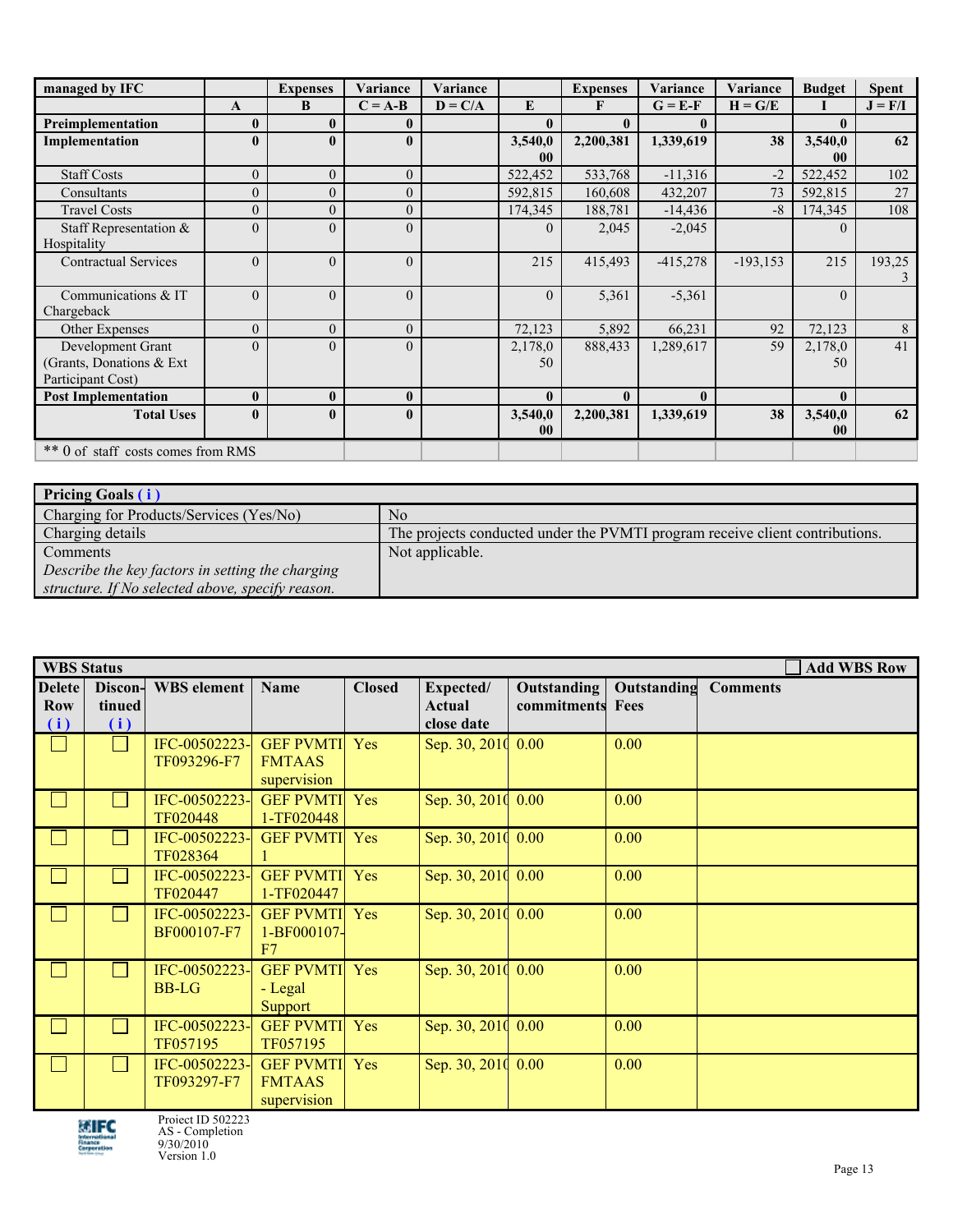|               | <b>Add WBS Row</b><br><b>WBS Status</b> |                                |                      |               |                    |                  |             |                 |
|---------------|-----------------------------------------|--------------------------------|----------------------|---------------|--------------------|------------------|-------------|-----------------|
| <b>Delete</b> | Discon-                                 | <b>WBS</b> element             | <b>Name</b>          | <b>Closed</b> | Expected/          | Outstanding      | Outstanding | <b>Comments</b> |
| <b>Row</b>    | tinued                                  |                                |                      |               | Actual             | commitments Fees |             |                 |
| (i)           | (i)                                     |                                |                      |               | close date         |                  |             |                 |
|               |                                         | IFC-00502223                   | <b>GEF PVMTI</b> Yes |               | Sep. 30, 2010 0.00 |                  | 0.00        |                 |
|               |                                         |                                |                      |               |                    |                  |             |                 |
|               |                                         | $[FC-00502223-]$ GEF PVMTI Yes |                      |               | Sep. 30, 2010 0.00 |                  | 0.00        |                 |
|               |                                         | BB.                            | $1-BB$               |               |                    |                  |             |                 |
|               |                                         | IFC-00502223-                  | <b>GEF PVMTI</b> Yes |               | Sep. 30, 2010 0.00 |                  | 0.00        |                 |
|               |                                         | BF000107                       | 1-BF000107           |               |                    |                  |             |                 |

## *Timeline:*

|     | Delete   Key Activities for Reporting Period | <b>Activity Status</b> | <b>Timeline</b> | <b>Add Timeline Row</b> |
|-----|----------------------------------------------|------------------------|-----------------|-------------------------|
| Row |                                              |                        |                 |                         |
|     |                                              |                        |                 |                         |

*Explanation for delays in start and/or completion of key activities and resulting impact on overall project timeframe.* Please note that the WBS element end-date should be 6/30/2013 as the final due-date for Selco India is March of 2013.

#### *Consultants:* [This information should be entered manually]

| <b>Delete</b> | <b>Consultant Name/Firm</b> | <b>Expertise/Comments</b>                         | <b>Add Consultant Row</b> |
|---------------|-----------------------------|---------------------------------------------------|---------------------------|
| Row           |                             | [In line with IFC Legal requirements, consultant] |                           |
|               |                             | performance information should NOT be provided    |                           |

### **Project Team:** [This information should be automatically populated from iDESK]

| <b>Core Team Members</b>           | Primary                                  | <b>Proxies</b>                                                                                                                                                              |  |
|------------------------------------|------------------------------------------|-----------------------------------------------------------------------------------------------------------------------------------------------------------------------------|--|
| <b>Transaction Leader</b>          | Alexios Pantelias                        | Thanh Thuy T. Nguyen, Vinitha R.<br>Jayalal, Diana Mirzakarimova, Nazira<br>Abdukhalilova, Oleh P. Khalayim,<br>Maria del Rosario Rojas, Patrick<br>Alexander Avato         |  |
| Monitoring and Evaluations Officer | Baljit Wadhwa                            | Thanh Thuy T. Nguyen, Shir Ashar<br>Naveh, Jacqueline Bueso-Merriam,<br>Soren Heitmann                                                                                      |  |
| Finance Officer                    | Mei Leng Chang                           | CES Finance and Budget Team,<br><b>CPAFR</b>                                                                                                                                |  |
| Team Assistant                     | Vinitha R. Jayalal                       |                                                                                                                                                                             |  |
| Other Team Members                 | Cecilia Lim, David Martz, OEG Monitoring |                                                                                                                                                                             |  |
| <b>Management Team</b>             | Primary                                  | <b>Proxies</b>                                                                                                                                                              |  |
| Unit Line Manager                  | Russell Sturm                            | Euan Marshall, Alexios Pantelias                                                                                                                                            |  |
| <b>Business Line Specialist 1</b>  | Alexios Pantelias                        | Russell Sturm, Jeremy Levin, Vinitha<br>R. Jayalal, Oleh P. Khalayim,<br>Pepukaye Bardouille, Patrick<br>Alexander Avato, Sabeen Ali, Hemant<br>Mandal, Elizabeth T. Burden |  |
| <b>Business Line Specialist 2</b>  |                                          |                                                                                                                                                                             |  |
| Business Line Specialist 3         |                                          |                                                                                                                                                                             |  |
| Business Line Specialist 4         |                                          |                                                                                                                                                                             |  |
| Business Line Specialist 5         |                                          |                                                                                                                                                                             |  |